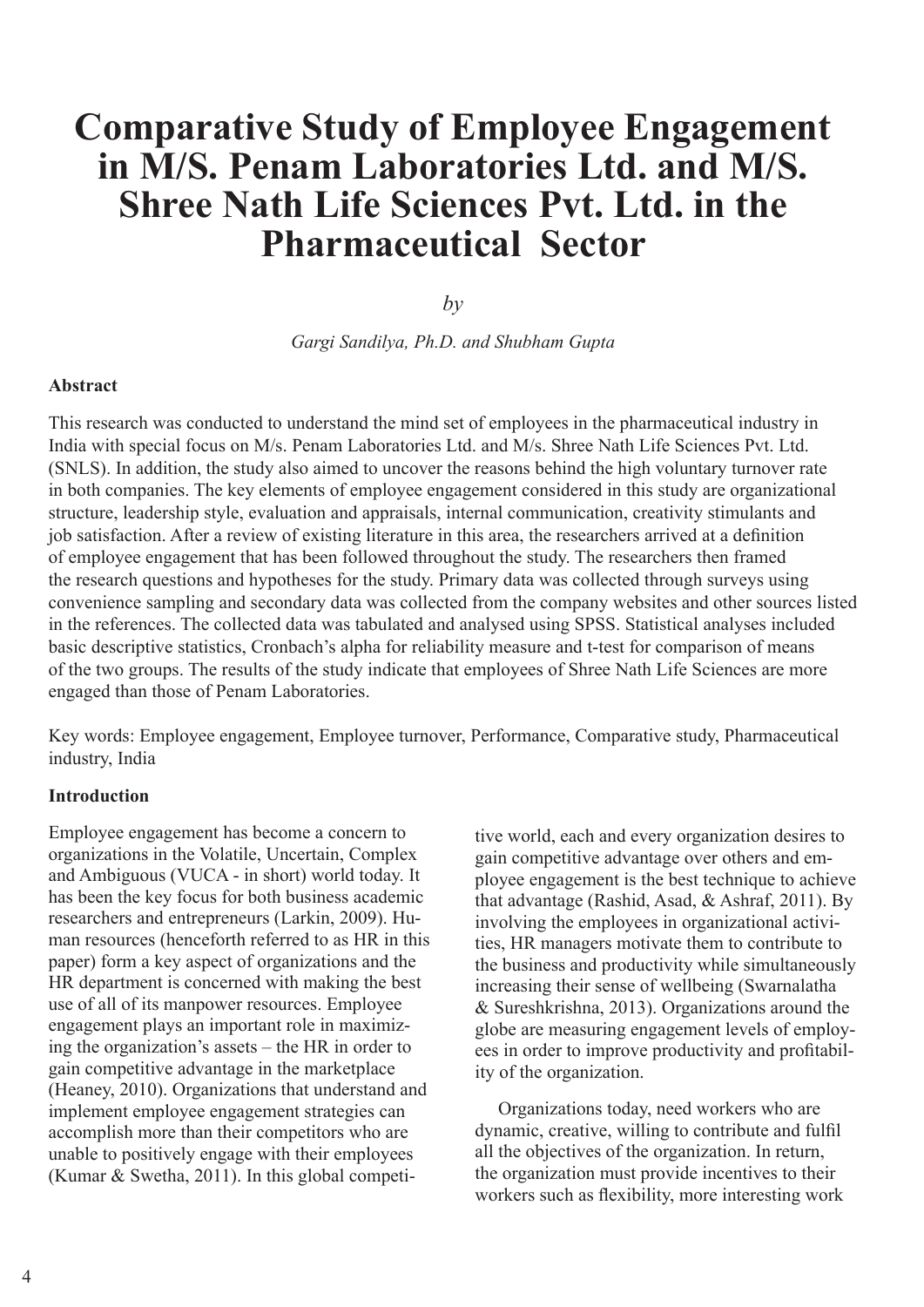and a suitable business environment. When an organization fails to provide such benefits to their employees, they tend to leave, increasing attrition rates and consequently talent acquisition costs.

### **Relationship Between Employee Engagement and Organizational Performance**

 Southard (2009) has pointed out that each and every organization requires engaged employees who are full of energy and enthusiasm and are willing to exceed the expectations of the employer. When the employee is engaged and motivated, he/she can work more efficiently, resulting in good production and development of the organization (Bhatla, 2011). In the current market situation, employee engagement is considered a key driver for organizations, since it impacts employee retention, loyalty and productivity. Employee engagement plays an important role in increasing the morale of employees. It is perceived as the responsibility of HR managers and senior management to foster satisfaction among employees and make them engaged. Engaged employees are motivated to contribute their knowledge, skills and abilities to help their organization succeed (Saradha & Patrick, 2011). A workplace with engaged employees encourages commitment, energy and productivity from all those involved and ultimately helps to improve organizational performance (Sreekanth & Aryasri, 2012).

 Actively disengaged employees are almost three times less sincere towards their work in comparison with those who are engaged. An engaged employee puts significantly more effort and enthusiasm into their work, demonstrating that they care for the future of the organization (Mani, 2011).

 Saradha and Patrick (2011) have pointed out that employee engagement activities significantly improve the overall performance of an organization, which is the ultimate objective of every organization, resulting in increased profits, better quality goods and services and improved customer satisfaction with optimum resource utilization. According to Garber (2007) engagement is just like a muscle that continuously requires exercise to grow and develop. Engaging

the employees will keep them motivated and skilled in their work. If the organizations do not use it, it will be diminished. Therefore, to develop engagement among employees, human resource managers should create a positive relationship among employees, and also encourage clear, honest and reliable communication within the organization (Garber, 2007). Development of meaningful relationships among employees and effective internal communication engages the employees towards the work and finally increases productivity, retention and profit for the organization (Zajkowska, 2012).

### **An Introduction to M/s. Penam Laboratories Ltd. - Company 1**

 Penam Laboratories Limited was founded in 1989, according to their website, and is one of the renowned manufacturers of the Beta Lactam group of Antibiotic Bulk Drugs, Active Pharmaceutical Ingredients (APIs) and Formulation in India. The plant is located in Dharuhera, Haryana, 60 km from Delhi on NH-8, Jaipur Highway.

APIs and the Intermediates manufacturing facility use glass lined reactors and SS-316 reactors with a capacity of over 150,000 litres. Specialized areas of synthesis include: low temperature handling up to -85° C and high temperature synthesis up to  $+300^{\circ}$  C; large scale chlorination facility; and capability of converting large acids into acid chlorides using different chlorinating agents.

 One of the successes of this company is the development of manufacturing technologies for a few high value agro-chemicals and key pharmaceutical intermediates.

### **Quality Control**

 Facilities have fully independent Quality Control departments with sophisticated equipment such as HPLC (high performance liquid chromatography) and GC (gas chromatography) to ensure conformance to stringent quality standards. Well-qualified and experienced chemists carry out testing of raw materials and finished goods.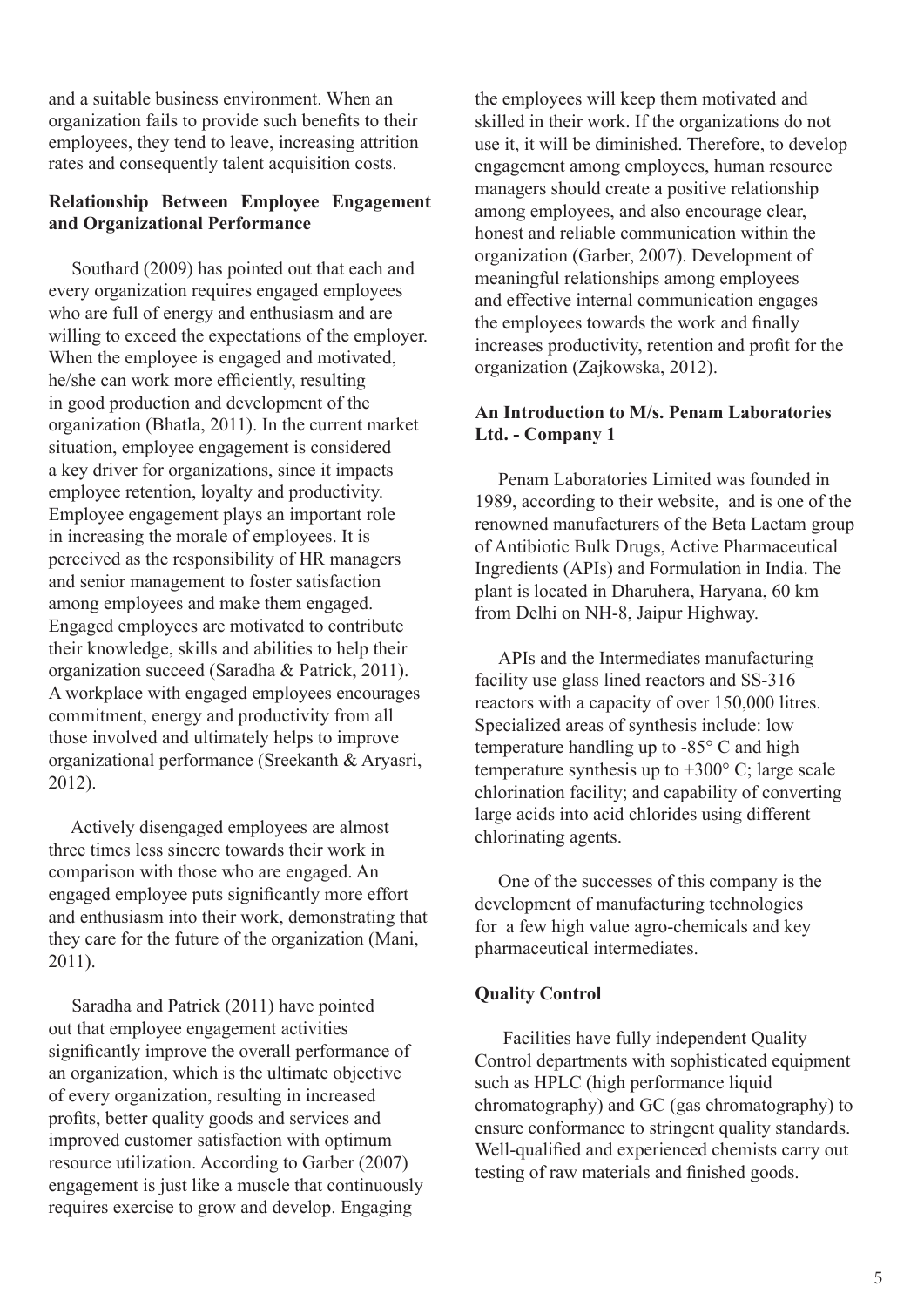### **Products Offered**

 Penam Laboratories is into the manufacturing of APIs. Products offered by them include Amoxicillin Trihydrate, Ampicillin Trihydrate, Ampicillin Anhydrous, Cloxacillin Sodium, Dicloxacillin Sodium, Flucloxacillin Sodium, Flucloxacillin Magnesium and Oxacillin Sodium. The company also manufactures Intermediates 6-APA, CMIC Chloride, DICMIC Chloride, FCMIC Chloride and PMIC Chloride.

### **An Introduction to Shree Nath Life Sciences Pvt. Ltd. (SNLS) - Company 2**

 M/s. Shree Nath Life Sciences Private Limited is a private, limited company founded on 11 November 2004. The company website states that they manufacture various APIs (bulk drugs) and chemicals. The plant is located in the RIICO Industrial Area, Sotanala, Tehsil Behror, District, Alwar, Rajasthan, which is approximately 130 km from Delhi.

### **Quality Control**

 The quality management department, known as Quality Assurance, is headed by an executive who is highly qualified and experienced. He works independently and reports directly to the Managing Director of the organization. The quality management department consists of Q.A. (Quality Assurance) and Q.C. (Quality Control) sections both of which are managed by qualified and experienced persons.

 Currently the company has a well-equipped lab for the proper testing of finished goods and raw materials. The company is hiring competent approved chemists and supervisory staff having sufficient experience in testing of chemicals and handling of testing instruments.

 Quality control resources include a chemical analysis laboratory, instrument analysis laboratories, in-process testing facilities, records and control sample management, and other supporting facilities. Shree Nath Life Sciences Pvt. Ltd. ensures that the quality of the delivered product meets the specifications of customers.

 The technology adopted by the company is proven. The company has appointed sufficient numbers of technical staff to carry out their operations.

### **Products Offered**

 Shree Nath Life Sciences Pvt. Ltd. is into manufacturing chemical intermediates and APIs. Under chemical intermediates the company offers Acetoxy Ethyl Bromide (AEB), Para Nitro Benzyl Bromide (PNBBR), Para Nitro Benzyl Alcohol (PNBA), Para Nitrobezaldehyde (PNBDA), MBT, Sodium Bromide (NaBr), Hydro Bromic Acid (Hbr), Sulphuric Acid ( $H_2SO_4$ ). Under APIs, the company offers Cefixime Trihydrate, Cefpodoxime Proxetil, Cefdinir and Cefuroxime Axetill.

### **The Pharmaceutical Market**

 The five largest markets for the pharmaceuticals around the world as specified by Swanson (2015) are:

No. 5: France: total pharmaceutical sales in 2013: \$37.2 billion. France has been the largest market for pharmaceuticals, facilitating both sale and purchase on a large scale. In general, the value of treatment is very high and the reason being expensive medication.

No. 4: Germany, total pharmaceutical sales in 2013: \$45.8 billion. Germany is the leading pharmaceutical market in Europe, but its growth has also slowed down. According to the research and consulting firm Global Data, the German pharmaceutical sector is expected to grow from 2015 to 2020 at a modest rate of 1.7%.

No. 3: China, total pharmaceutical sales in 2013: \$86.8 billion. China accounts for 20% of the world's population. Assuming the country's goal of universal coverage for its 1.35 billion citizens by 2020 stays on track, China should make up 34% of the global growth in medication spending over the next five years. In fact, many believe China is destined to become the world's biggest pharmaceutical market.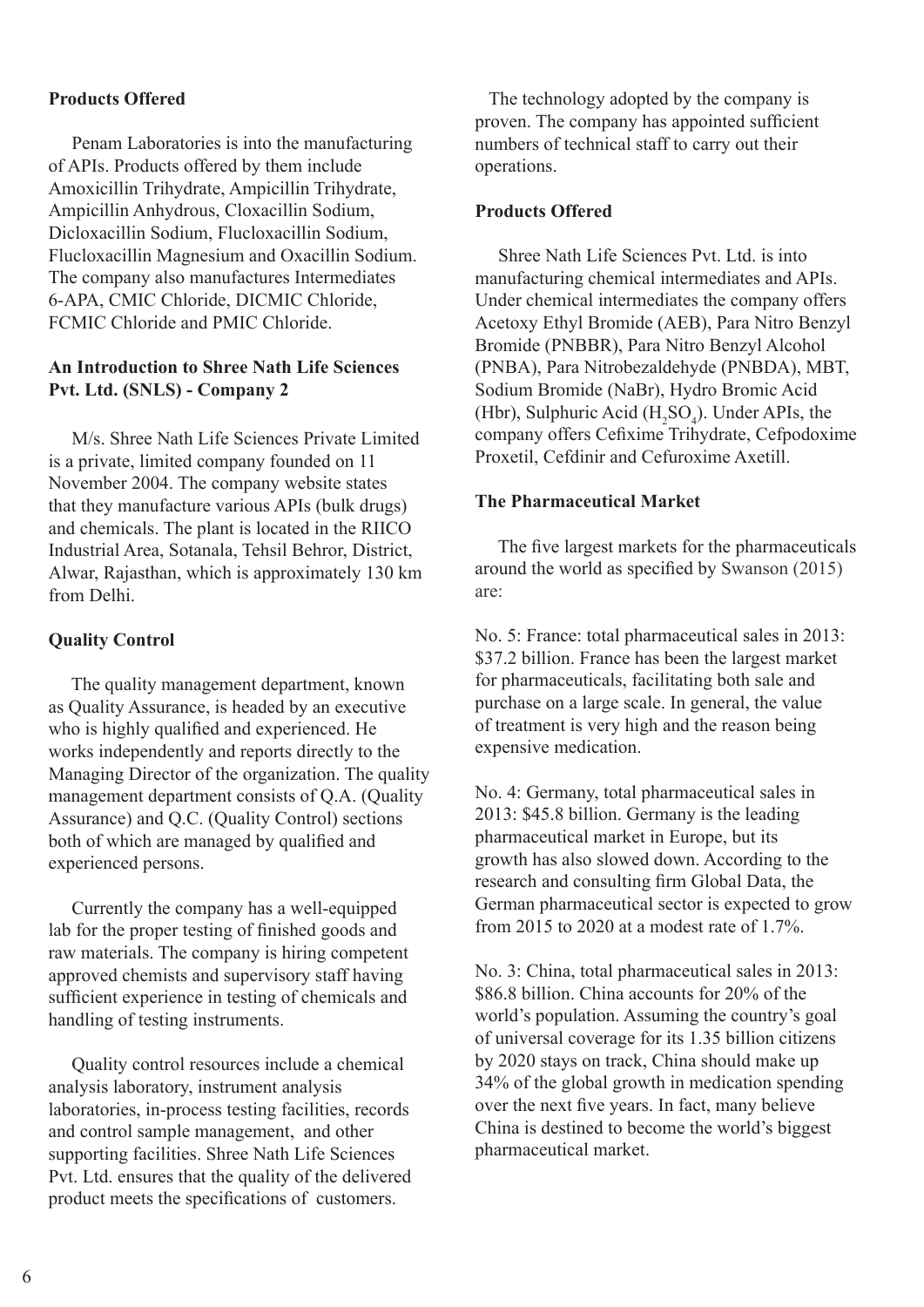No. 2: Japan, total pharmaceutical sales in 2013: \$94 billion. Driven by the needs of a rapidly aging population, the world's third-largest economy is the world's second-largest pharmaceutical market. Highly efficient drug reviews facilitate the rapid entry of new products into Japan.

No. 1: U.S., total pharmaceutical sales in 2013: \$339.7 billion. The average annual expenditure by the U.S. on the medication per person is around \$1000, which is almost double the amount which is spent by countries like Canada, Germany and Australia.

### **Indian Pharmaceutical Market**

 While India does not appear in the world's top 5 list, the Indian pharmaceuticals market is the third largest in terms of volume and thirteenth largest in terms of value, according to a report by Equity Master (2016). India is the largest provider of generic drugs globally with the Indian generics accounting for 20 per cent of global exports in terms of volume. Of late, consolidation has become an important characteristic of the Indian pharmaceutical market as the industry is highly fragmented.

 The Indian pharmaceuticals market increased at a compound annual growth rate (CAGR) of 17.46 per cent during 2005-16 with the market increasing from US \$6 billion in 2005 to US \$36.7 billion in 2016 and is expected to expand at a CAGR of 15.92 per cent to US \$55 billion by 2020 (Indian Brand Equity Foundation, 2017).

### **Market Size in India**

 The Indian pharmaceutical industry, which is expected to grow over 15 per cent per annum between 2015 and 2020, will outperform the global pharmaceutical industry, which is set to grow at an annual rate of five per cent during the same period! The market is expected to grow to US \$55 billion by 2020, thereby emerging as the sixth largest pharmaceutical market globally by absolute size, as stated by Mr. Arun Singh, Indian Ambassador to the United States of America. Branded generics dominate the pharmaceuticals market, constituting nearly 80 per cent of market share (in terms of

revenues) (Indian Brand Equity Foundation, 2017).

#### **Problem Statement**

 In the business environment employee engagement is emerging as an area of concern and therefore, an important area for research. Organizations of today are concentrating on employee engagement as an effective human asset strategy to gain competitive advantage. The pharmaceutical industry is both a capital and labour intensive industry and provides employment to all categories of workers. Educated and skilled workers are required to run machinery properly and maintain the documents. On the other hand, unskilled and uneducated labour is also required for the posts of helper and other similar work. It is important that all of these people work as a team for the success of the organization. Hence, employee engagement is essential for effective utilization of human resources in this segment. According to Saks (2006) there is a scarcity of literature on employee engagement in the academic community and he suggests that the concept of employee engagement needs to be expanded. The term employee engagement and its importance has been discussed by several researchers (Heaney, 2010; Kahn, 1990; Saks, 2006; Southard, 2009). All the researchers have suggested that organizations should pay more attention to the aspect of employee engagement. An individual's intention to leave the organization is generally regarded as an important measure of how they feel about their work as well as the organization (Kular, Gatenby, Rees, Soane, & Truss, 2008).

 Indigenous research in the area of employee engagement is still sparse in India, more so with regard to the pharmaceutical industry. Having uncovered this as a gap in the existing literature, the authors decided to delve into the subject and study the level of employee engagement in two of the organizations in this sector in India.

### **Research Questions**

 While pondering these factors – the objective of an organization to make profits, and to make its employees work to their potential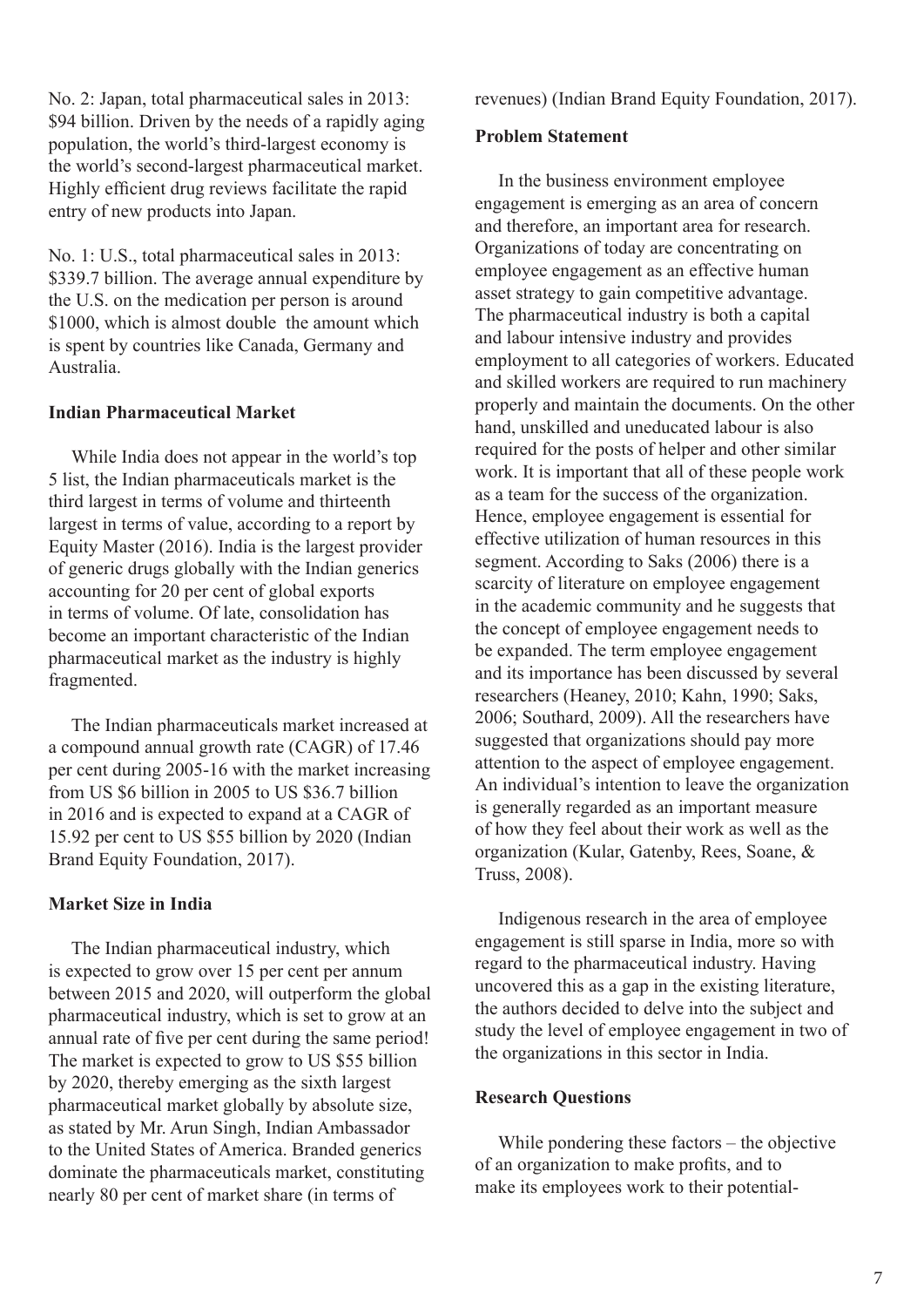the authors decided to study and compare the level of employee engagement in two chemical manufacturing plants in the pharmaceutical sector in India. The objective was to learn about the best way to increase employee engagement in the chosen sector. With this purpose in mind the following research questions were formulated:

- 1. What is the level of employee engagement in the two chosen manufacturing units?
- 2. What could be some factors contributing to better levels of employee engagement in the pharmaceutical industry?

### **Research Objective**

 In order to answer the previously mentioned research questions the following research objectives were framed:

- To identify the level of employee engagement in M/s. Penam Laboratories and M/s. Shree Nath Life Sciences
- To identify the difference between the levels of employee engagement in M/s. Penam Laboratories and M/s. Shree Nath Life Sciences
- To identify possible factors that lead to higher levels of employee engagement at M/s. Penam Laboratories and M/s. Shree Nath Life Sciences

### **Hypotheses of Study**

 Based on the research objectives the following null and alternate hypotheses were formulated for carrying forward the study:

- $H_{01}$  There is no significant difference in the employees' perception of organizational structure between M/s. Penam Laboratories and M/s. Shree Nath Life Sciences Pvt. Ltd.
- $H<sub>A1</sub>$  There is a significant difference in the employees' perception of organizational structure between M/s. Penam Laboratories and M/s. Shree Nath Life Sciences Pvt. Ltd.
- $H_{\text{O2}}$ -There is no significant difference in the employees' perception of leadership between M/s. Penam Laboratories and M/s. Shree Nath Life Sciences Pvt. Ltd.
- $H_{A2}$  There is a significant difference in the

employees' perception of leadership between M/s. Penam Laboratories and M/s. Shree Nath Life Sciences Pvt. Ltd.

- $H_{\infty}$ -There is no significant difference in the employees' perception of evaluation and appraisals process between M/s. Penam Laboratories and M/s. Shree Nath Life Sciences Pvt. Ltd.
- $H_{\lambda3}$  There is a significant difference in the employees' perception of evaluation and appraisals process between M/s. Penam Laboratories and M/s. Shree Nath Life Sciences Pvt. Ltd.
- $H_{04}$ -There is no significant difference in the employees' perception of internal communication between M/s. Penam Laboratories and M/s. Shree Nath Life Sciences Pvt. Ltd.
- $H<sub>AA</sub>$  There is a significant difference in the employees' perception of internal communication between M/s. Penam Laboratories and M/s. Shree Nath Life Sciences Pvt. Ltd.
- $H_{05}$ -There is no significant difference in the employees' perception of creativity stimulants available in the workplace between M/s. Penam Laboratories and M/s. Shree Nath Life Sciences Pvt. Ltd.
- $H<sub>AS</sub>$  There is a significant difference in the employees' perception of creativity stimulants available in the workplace between M/s. Penam Laboratories and M/s. Shree Nath Life Sciences Pvt. Ltd.
- $H_{\alpha}$ -There is no significant difference in the employees' perception of job satisfaction between M/s. Penam Laboratories and M/s. Shree Nath Life Sciences Pvt. Ltd.
- $H_{\text{A6}}$  There is a significant difference in the employees' perception of job satisfaction between M/s. Penam Laboratories and M/s. Shree Nath Life Sciences Pvt. Ltd.

### **Literature Review**

### **Definition and Concept of Employee Engagement**

 Employee engagement has attracted a lot of attention among numerous human resource specialists, business people and academic researchers across the globe. Despite the widespread interest it has garnered, the absence of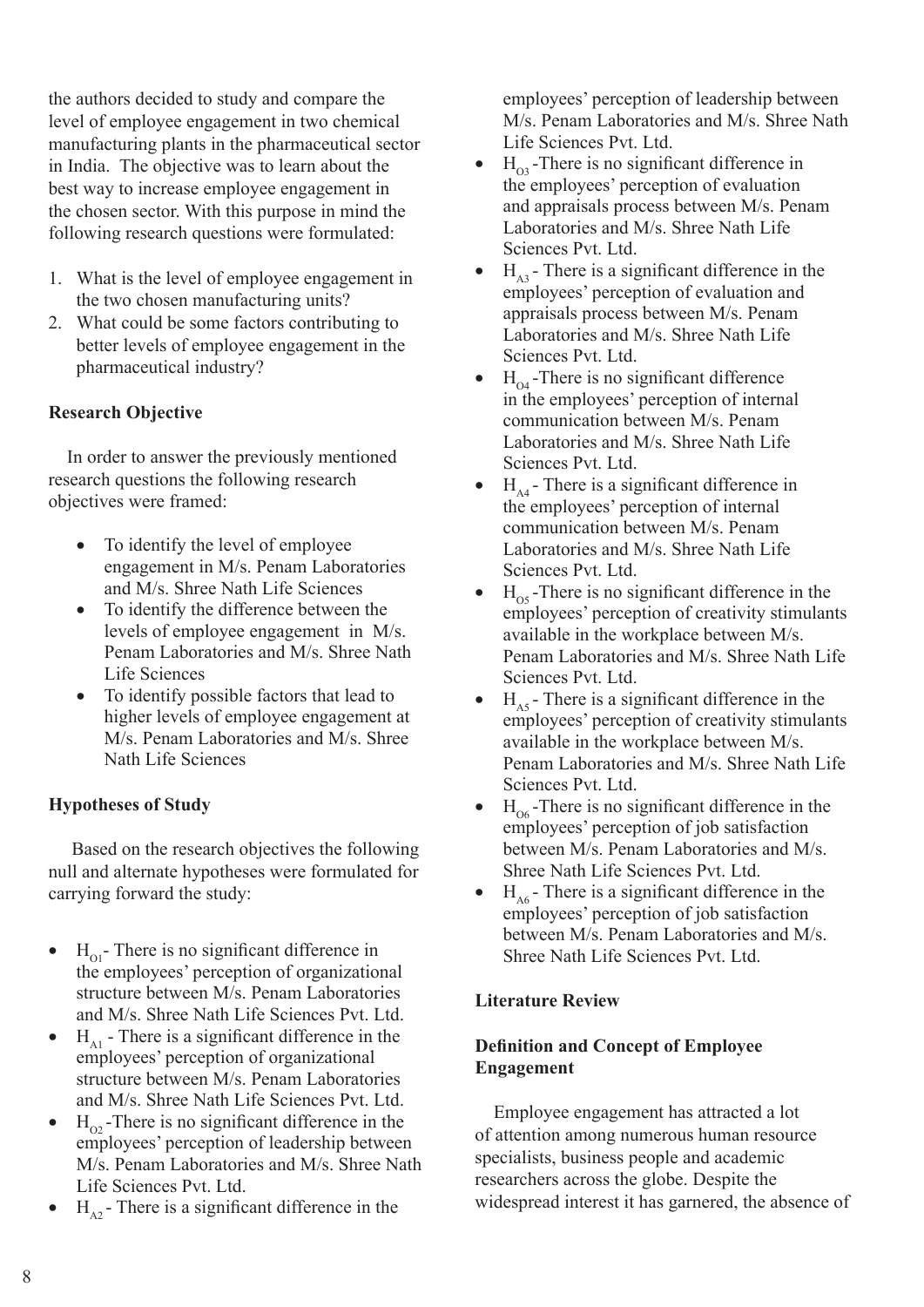a universal definition of employee engagement is still an area of concern (Albrecht, 2010). Diverse researchers define 'employee engagement' in different ways as outlined in this section.

 Kahn (1990) was the first academic researcher to use term 'employee engagement' and define it as the level and value of the employees' commitment and involvement towards their organization. According to Mortimer (as cited in CIPD, 2009) 'employee engagement' is a combination of commitment to the organization and its values along with a willingness to help their colleagues.

 Employee engagement is a two-path handle between employees and an association where the association endeavours to draw in employees who consequently encounter a level of engagement to the business (Haid & Sims 2008).

 In his study, Saks (2006) defines 'employee engagement' as the extent to which an individual is attentive and absorbed in his/her role of performance. It is the positive feeling that employees have towards their jobs and also the motivation and effort that they put into it. One of the major tools used for the successful functioning and constant improvement in organizational performance is employee engagement. It helps the workers to connect with colleagues, managers and top management.

 Bakkar and Scheufeli (2008), in their review of literature, have delineated three existing approaches to employee engagement. Firstly, it is conceived of as a set of motivating resources from the supervisors and colleagues, and opportunities for growth in the organization. Secondly, it is conceived of in terms of employee commitment and their behaviour outside of their defined role. The third approach defines employee engagement independent of job resources and organizational outcomes, as a work related state of wellbeing. Cook (2008) has said that employee engagement is the responsibility of the top management to encourage and engage the employees towards their job.

 According to Swarnalatha and Prasanna, (2012) employee engagement is a continuous learning

process. While Swarnalatha and Sureshkrishna, (2013) say that employee engagement is the extent to which employees think, feel and act in ways that represent high levels of involvement to their organization.

 According to Chandhok and Bhavet (2014), engagement is about passion, commitment and the willingness to devote oneself and expand one's discretionary efforts to contribute towards achieving the goals and objectives of the organization as a whole.

#### **Importance of Employee Engagement**

 Employee engagement is critical for smooth working and survival of a business. The organizations which neglect their employees' engagement can't get an upper hand. Aswathappa (2005) said that to achieve the organizational objectives and goals employees need to develop their technical, managerial, behavioural knowledge, skills and abilities. And engagement acts like a tool to motivate and help employees to develop these skills.

 According to Konard (2006) with the help of engagement employees can express themselves physically and emotionally to their organization. Dicke, Holwerda, and Kontakos (2007) have highlighted that an organization can increase the efficiency and commitment of its employees with the help of employee engagement. This is important to achieve organizational goals. Bhatla (2011) has connected engagement with a psychological state and shares that it is all about having a psychological commitment towards the assigned task, which is clearly reflected in his/her dedication towards the work. An engaged employee is emotionally connected to the organization in achieving its goals and objectives and works to achieve them utilizing their best ability/potential. Engaged employees are happier with their occupation and are more dedicated to their organization. They are very energetic during work and they perform their work with full energy. Engaged employees make their full efforts to make an organization successful. They are motivated enough to contribute their knowledge, skills and abilities so that the organization can achieve new heights.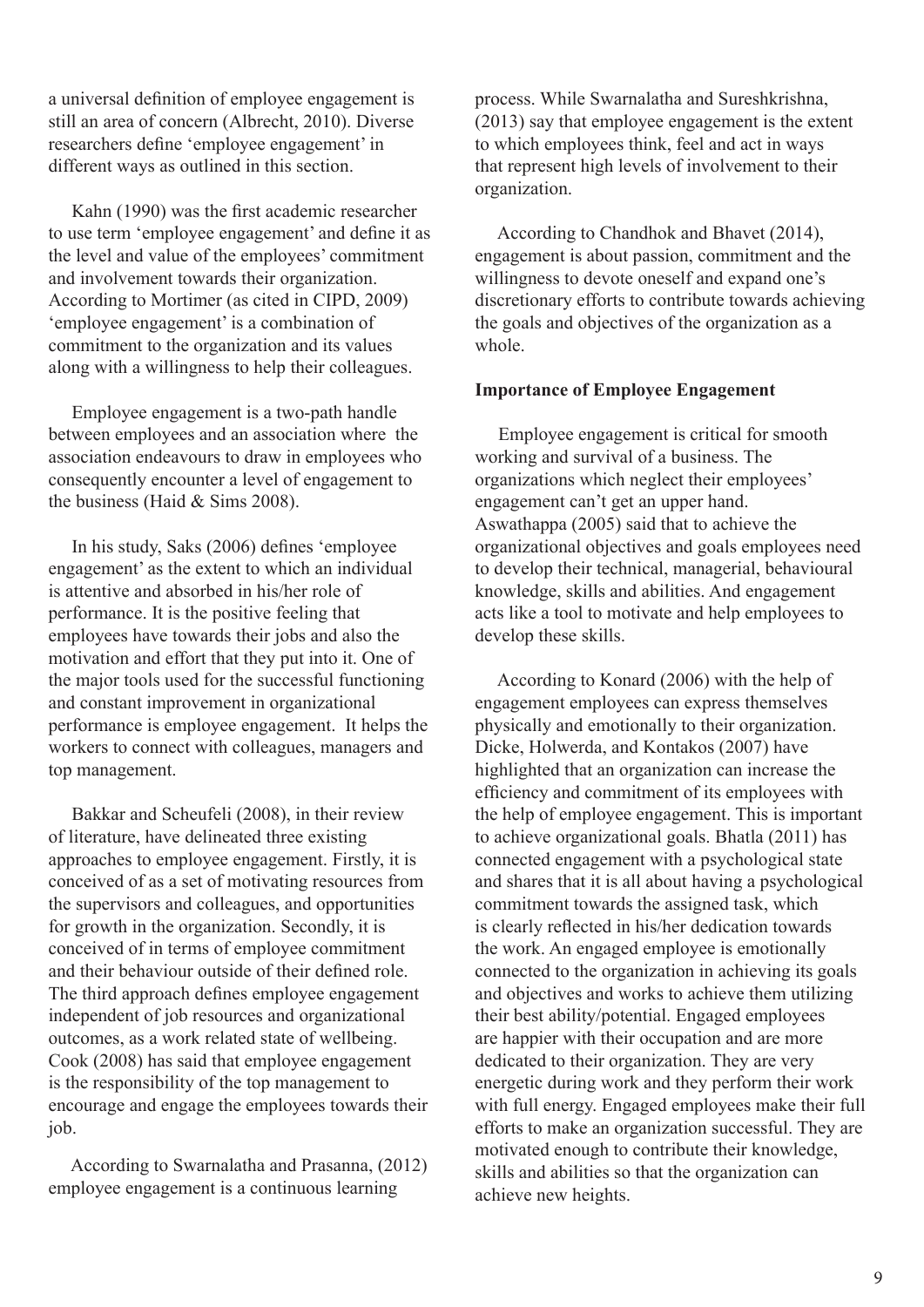Employees who have higher levels of satisfaction are less likely to quit their jobs, their absenteeism rate is much lower than other workers, they are also less willing to opt for other jobs and they remain present in their job. This helps in saving money for the organization like costs involved in the new hiring process, as well as the selection and recruitment process. The cost of training new employees is also saved as existing employees would be more knowledgeable (Smith, 1992).

 Kang (2014) has claimed that engaged employees create a favourable business environment and strengthen the organization's competitive advantage. Therefore it is a challenging task for HR managers to create and maintain a healthy work environment that motivates the employees in their work and enables placement of the right employee in right job (person/ job fit).

 In Biro's opinion (2014) employee engagement is centre stage in HR. Engaged employees are not motivated by money, status or power but by shared values, trust, mission and purpose. They are more committed to the organization and work to achieve better business outcomes and aim at superior customer satisfaction.

 According to Aon Hewitt (2013) employees are important assets of every organization and their engagement works as a catalyst for smooth functioning of the organization. Ariani (2013) has stated that employee engagement is positively related with organizational performance. Engaged employees are likely to perform extra role behaviours perhaps because they are able to accomplish goals and to perform their tasks efficiently. The author adds that employee engagement helps organizations improve or maintain their competitive advantage because an engaged employee experiences a higher level of connectivity with their organization. An engaged employee experiences lesser anxiety and stress related ailments, hence, lesser absenteeism and turnover.

 Swarnalatha and Sureshkrishna (2013) reported that employee engagement is essential to organizational success. They further describe that employee engagement and job satisfaction play an important role in the development of the morale of employees.

### **Factors Influencing Employee Engagement**

A review of the literature by Ruyle, Eichinger and De Meuse (2009) identified the following eleven main factors affecting employee engagement:

- 1. Strategic Alignment refers to guiding employees to work to achieve organizational goals and objectives.
- 2. Trust in Senior Leadership -Employees prefer to believe, trust and follow the senior leaders of the company.
- 3. Immediate Manager Working Relationship - good quality management leaves a positive impact on the performance of and relation among employees.
- 4. Peer Culture effective peer relationships lead to highly engaged, productive employees and this also helps in increasing the organizational performance.
- 5. Personal Influence employees feel free to tell or do things in different and innovative ways. And they know that their efforts will be recognized.
- 6. Nature of my Career Company provides employees a variety of opportunities to grow, develop and achieve their goals. This also helps employees to find meaningful paths that will inspire them.
- 7. Career Support providing employees with the opportunity to develop through assignments or key jobs.
- 8. Nature of the Job In this, challenging jobs are designed for the employees and this is done to enhance the skills, qualifications and experience of employees.
- 9. Development Opportunities providing employees not only with formal learning programs but also with the opportunity to practice their newly acquired skills and knowledge on the job under the watchful eye of the experienced seniors and also the opportunity to learn from others outside formal learning programs.
- 10. Employee Recognition is the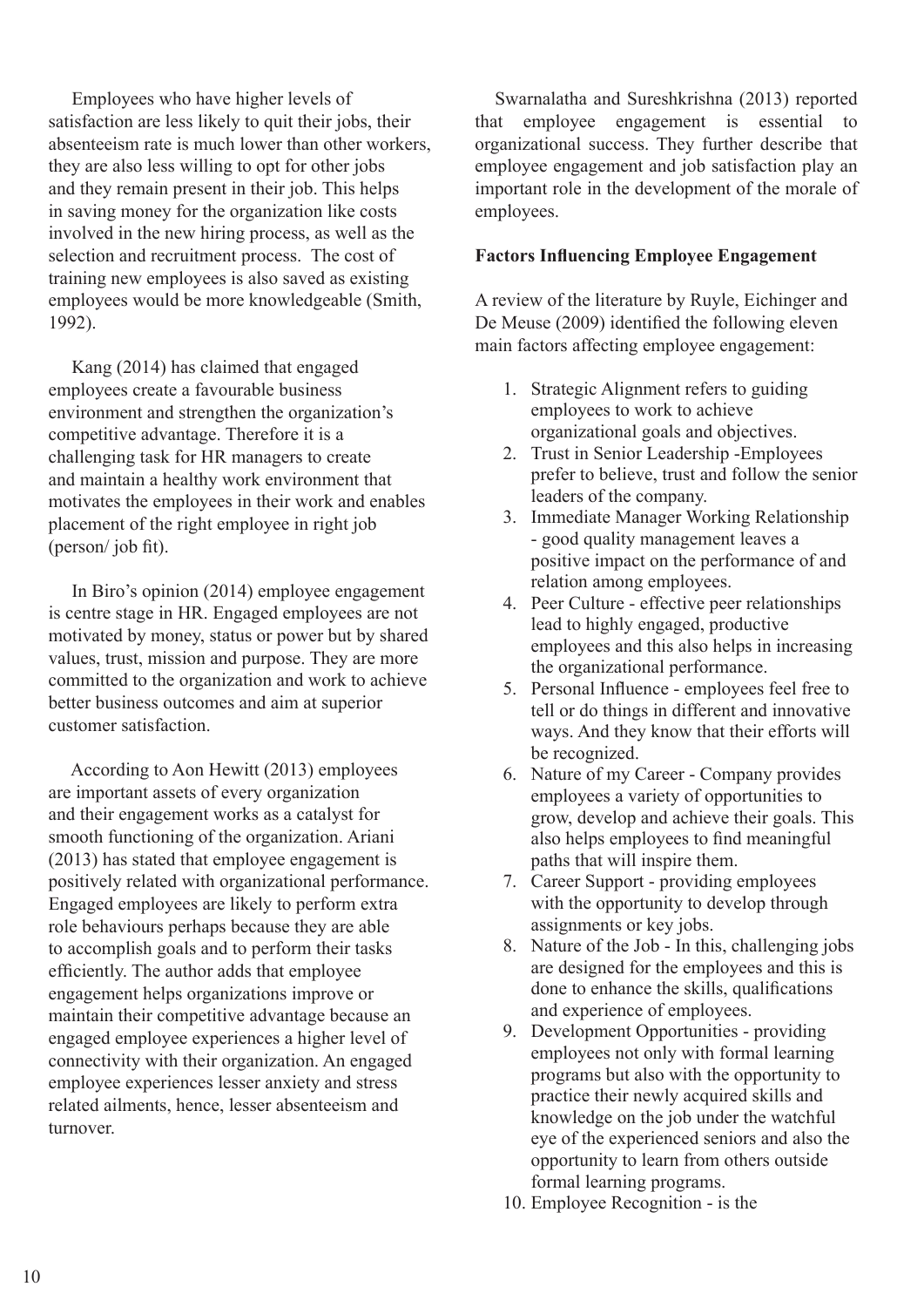acknowledgement of an individual or team's behaviour, effort and accomplishments that support the organization's goals and values.

11. Pay Fairness - this motivates employees to perform more efficiently as the pay is directly linked to their performance.

### **Employee Engagement in the Manufacturing Industry**

 Employees, leaders, organizational systems and strategies are three sources of influence for change in today's manufacturing organizations. Manufacturing organizations hoping to drive engagement must tap into employees' passion, commitment and identification with the organization. This is achieved by hiring the right person for the right post. Right job fit is achieved by effectively identifying employees' talents while making the selection, placement and promotion decisions. Research has repeatedly proved that when the right person is in right job the chances of that person staying in the organization are very high (Phelps & Brossoit, 2007).

 Leadership is the second engagement driver. Quality of leadership directly affects the work environment of the organization. Employee engagement is impacted by the leader's behaviour. A cross-sectional Belgian study revealed that perceived transformational leadership indirectly and positively influenced employee vigour, dedication, and absorption. The opposite was observed for perceived directive leadership. Engaged leaders know that their part is just not to take responsibility for the decisions but they also need to act like proactive mentors (Phelps & Brossoit, 2007).

 The role of leader is very important in the manufacturing industry. Goals and strategies of an organization can be achieved only with the help of highly engaged teams and front line leaders play a crucial role in building such teams. According to the report released by the Development Dimensions International (DDI) and Manufacturing Performance Institute (MPI), around 20 percent of organizations have no plans for the development of their leaders at any

level. This is very alarming as the development of leaders results in a committed and engaged workforce (Phelps & Brossoit, 2007).

 Finally, organizations require solid frameworks and systems that help and encourage engagement. Examples of frameworks and systems are promotion, employing, acknowledgment, performance management, pay, training and career development. All these frameworks together highlight the area in which the organization needs to focus the most in terms of engagement. An unstable foundation makes building engagement a very difficult job. Ultimately, it has to begin with the senior management understanding the need and importance of developing an engaged workforce (Phelps & Brossoit, 2007).

### **Impact of Employee Engagment on Organizational Performance**

 According to Kang (2014) engaged employees strengthen the organization's competitive advantage and generate a favourable business environment. Ariani (2013) has stated that organizational performance and employee engagement are positively related with each other. Engaged employees are likely to perform extra role behaviours because they are able to perform their tasks efficiently and accomplish goals. Employee engagement helps employers improve or maintain their competitive advantage because engaged employees experience a high level of connectivity with their organization.

 Aon Hewitt (2013) highlighted that assessing the level of employee engagement can help create procedures to improve employee efficiency to further help the organization in a positive way.

 Krishnaveni and Ramkumar (2006) tried to determine and analyse the relationship and impact of Human Resource Development (HRD) climate on motivational need satisfaction (Role) of the individuals in the organizations. Five companies (more than two decades old) were selected from different sectors. The sample for the study were the mid-level managers of various departments. The questions related to HRD climate and motivational need satisfaction were included in the questionnaires and circulated among the managers.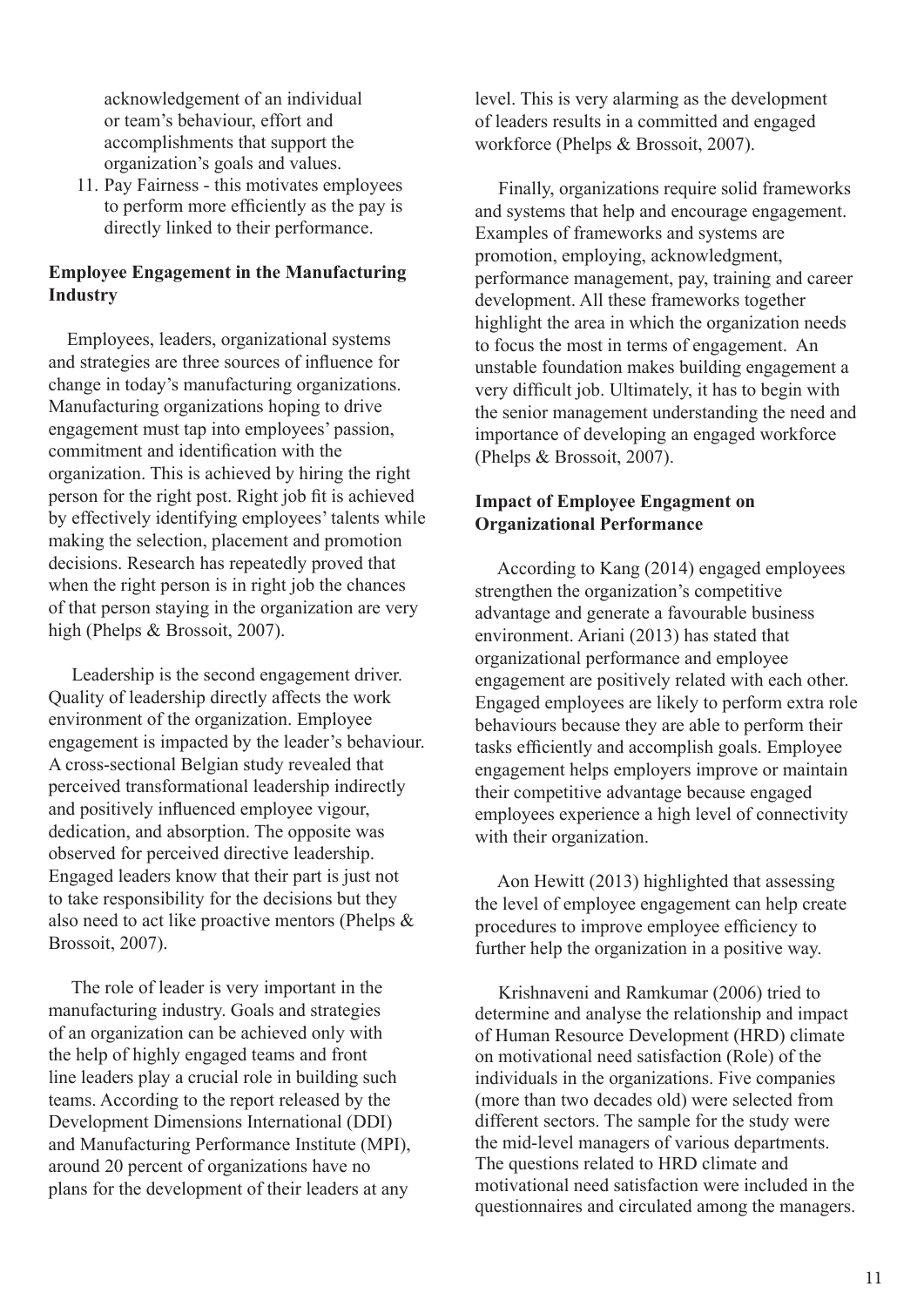Results indicated that HRD climate has an impact on satisfaction level and the motivational need of the employees which results in the better performance of the organization.

### **Levels of Employee Engagement**

**Engaged Employees** - One of the key components of organizational improvement are the engaged employees. This workforce drives the association in a positive direction. They consolidate their own goals with the targets of the association. They not only play out their roles but also play an important role in achieving the organizational goals and objectives.

Engaged employees perform with energy, drive development and advance their association through their execution.

**Not Engaged** employees are more interested in their personal goals and objectives, for them the organization's goals are secondary. They do not show energy and enthusiasm in their work (Reilly, 2014). They do not work on building relationships with colleagues or managers.

**Actively Disengaged Employees** neither perform their tasks properly nor complete their work in a timely manner. Their contribution to the success of an organization is almost negligible. They are unhappy at work and take the organization in a negative direction causing the organization to suffer (Vazirani, 2007).

### **Characteristics of Engaged Employees**

 Given below are the characteristics of engaged employees proposed by Robinson, Perryman, and Hayday (2004).

- 1. Engaged employees are emotionally attached with the organization and their job. They are emotionally attached because they have trust in the employers of the organization.
- 2. Engaged employees always work with their full commitment and they even help in creating a healthy working environment by respecting the other employees of the organization. They even help their colleagues to perform the work efficiently.
- 3. Engaged employees perform beyond the

expectation of the employers. They also treat company's goals and objectives as their personal goals and objectives and they always work to achieve them.

### **Employee Engagement Approaches**

 Employee engagement approaches are categorized into two sections. Approaches for new employees come under the first section and approaches for all employees come under the second section.

- 1. For New Employees It is the responsibility of HR managers to introduce best practices in the recruitment and selection stage. Recruitment of the right person and giving them a realistic job according to the area of interest of that employee is the key (Swarnalatha & Prasanna, 2012). A clear induction and orientation program should be organized for the new employees so that they can do their work easily. It helps the new employees to interact with the employees already working in the organization and enables them to learn acceptable behaviour within the organization (Khan, 2013). In addition, the HR department of the organization should organize development programs.
- 2. For all Employees According to Bhatla (2011) beyond initial recruitment and induction, employee engagement activities can be broken into a number of groups - communications activities within the organization, proper reward schemes for excellent performance, activities to build the culture of the organization, team building activities and leadership development activities.

### **Research Gap**

The term employee engagement was first used by the corporate world and later it gained significance in the academic field as well. Considerable literature on employee engagement comes from practitioner literature and research by consulting firms (Albrecht, 2010).

 After reviewing various books, articles, journals, magazines, project reports, governmental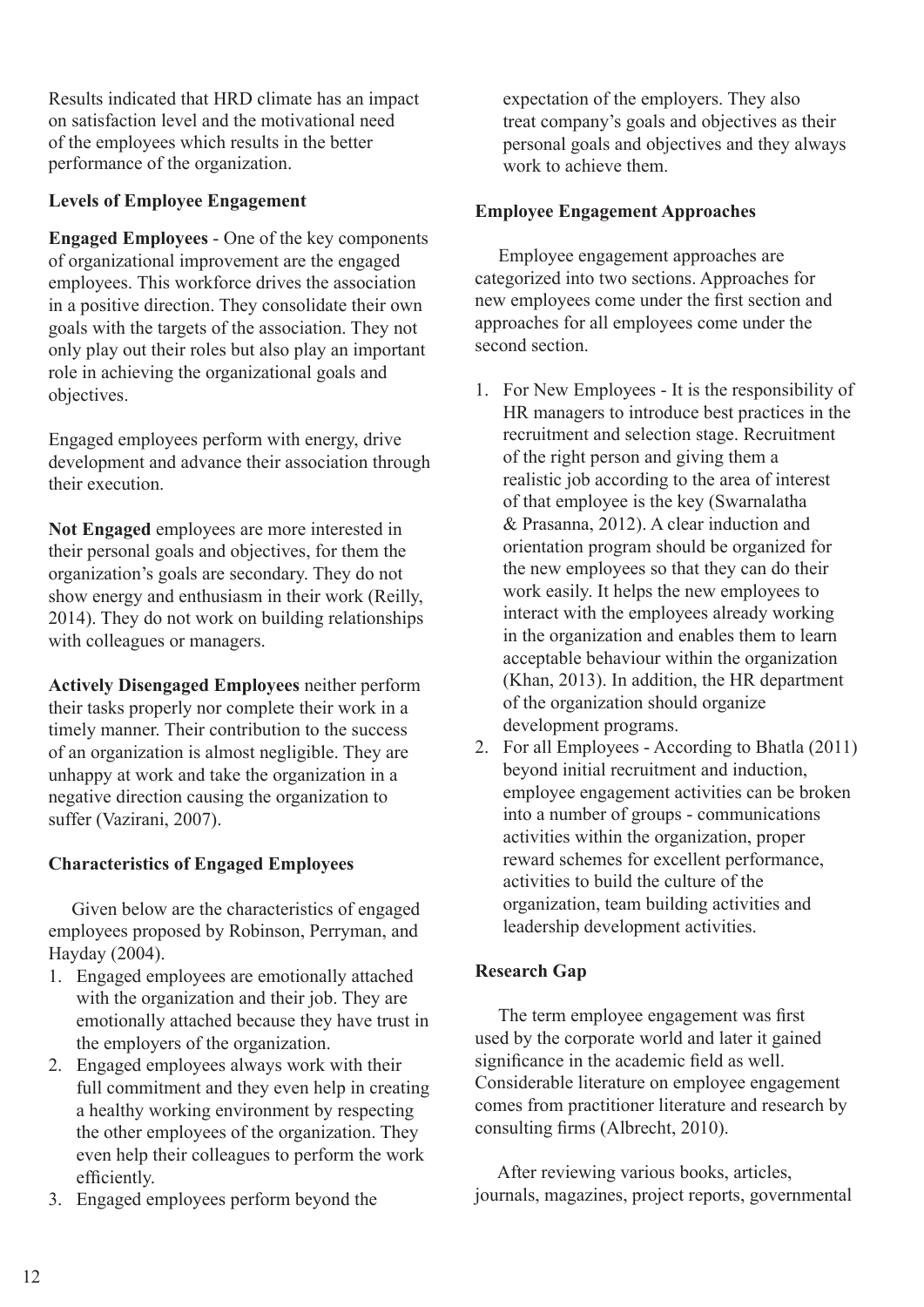and institutional reports, newsletters, newspapers and Ph.D. theses related to employee engagement, the researchers discovered that most of the work done on employee engagement is related to need, significance and importance of employee engagement for an organization and its role in the success of the organizations. Some studies have also tried to probe the relationship between employee engagement and organizational citizenship behaviour, job satisfaction, organizational commitment, leadership, and organizational communication. However, the majority of the literature on the subject is from the Western part of the world. While there is a growing body of indigenous research, that in the area of pharmaceutical manufacturing is rare. The current study therefore attempts to bridge this gap in research by comparing the level of employee engagement in two organizations in India.

 Based on the review of existing literature, employee engagement has been defined in the current study in relation to six dimensions – Organizational Structure, Leadership, Evaluation and Appraisals, Internal Communication, Creativity Stimulants and Job Satisfaction.

### **Organizational Structure**

 Activities like task allocation, coordination and supervision are directed towards the achievement of organizational aims. All these activities are defined under organizational structure. It can also be considered as the viewing glass through which one can see their organization and its environment. If the all above mentioned activities are formulated and implemented as per plan then it will have a positive impact on employee engagement, as proper functioning of these activities leads to increase in performance of organization and increase in the happiness level of employees (Parker, Wall & Cordery, 2001 as cited in *Handbook of Employee Engagement*, Albrecht, 2010).

### **Leadership**

 Leadership is the capacity of an organization's administration to set and accomplish testing objectives, make quick and definitive moves,

outperform the competition, and encourage others to perform well. A good leader acts like the backbone of any business as they work towards the betterment of organization and of the employees. Good leadership skills help the organization to retain their talented staff (Parker, Wall & Cordery, 2001 as cited in *Handbook of Employee Engagement*, Albrecht, 2010).

#### **Evaluation and Appraisals**

 The evaluation process of an employee's work behaviour consists of comparing it with the standards laid down by the management. Results are evaluated to provide proper feedback to the employee so that they can improve; this is known as evaluation and appraisal.

 Performance appraisals act like a medium through which only the organization judges which employee to promote and who needs more training. Research by Gupta and Kumar (2012) throws light on how perceived justice in the appraisal process influences the employees' engagement and motivation.

#### **Internal Communication**

 Internal communication could refer to the information shared with employees and the provision of opportunities for the employees to in turn share their opinion about important matters (Welch & Jackson, 2007). A good internal communication process helps to improve employee satisfaction.

#### **Creativity Stimulants**

 A company's success can be ensured by inventing and designing products and services; this power is known as creativity. According to French scientist, Poincare, invention means creating something useful rather than combining two products and producing something useless. Employee engagement is rooted in formal and informal activities of the organization where creativity is also an important aspect (Schohat & Vigoda-Gadot, 2010).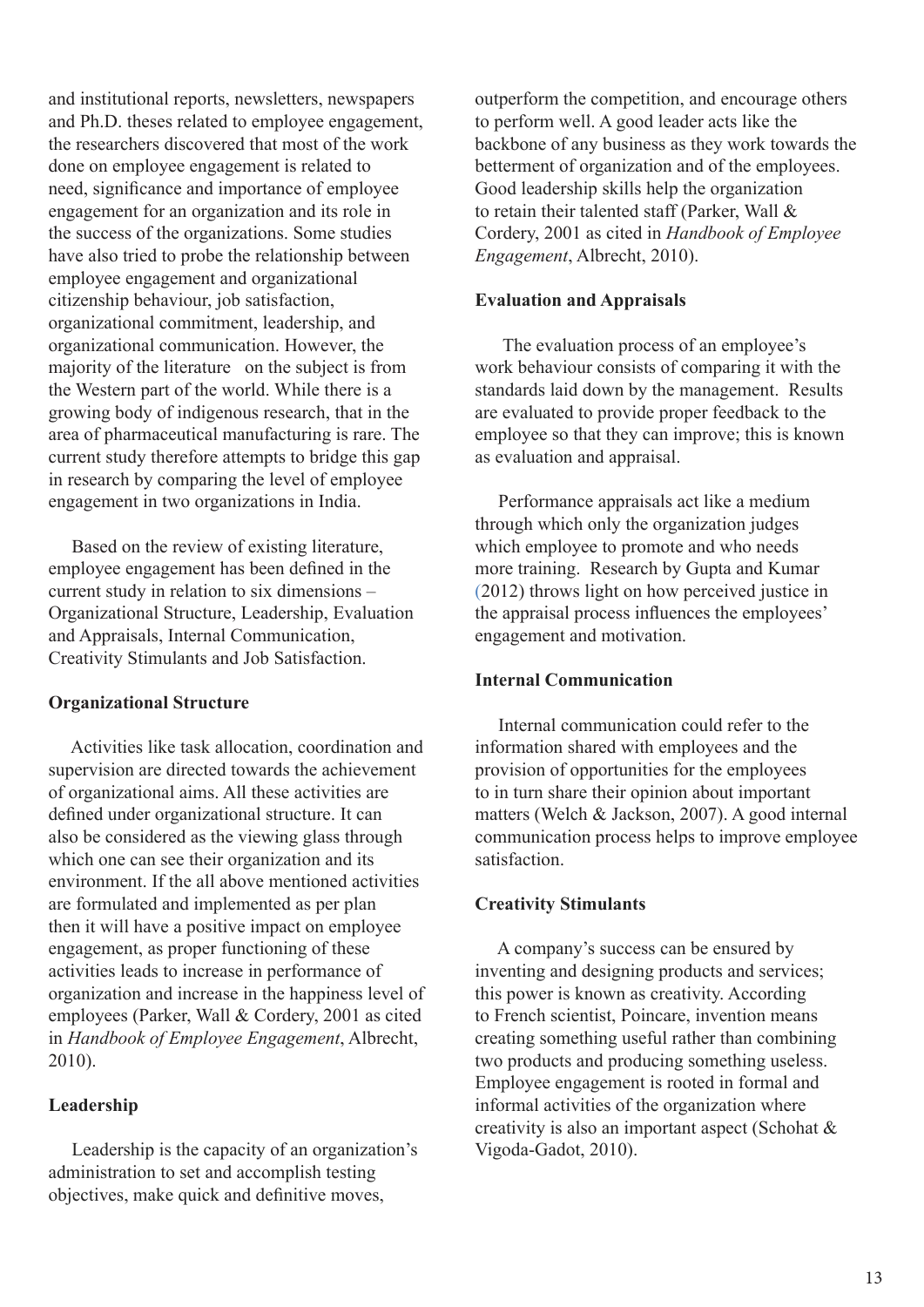### **Job Satisfaction**

 A feeling of fulfilment or enjoyment that a person derives from their job is considered job satisfaction. Macey and Schneider (2008) propose that the state of engagement of an employee is a complex combination of constructs such as job satisfaction, organizational commitment, job involvement and empowerment.

 In the above section the researchers have discussed the review of available literature in the area of employee engagement. The review has been presented under different headers beginning with the definition of employee engagement, its importance as a concept, factors that influence level of engagement among employees, employee engagement in the manufacturing sector and the impact of the same on organizational performance. In addition, the characteristics and various types of employee engagement are also discussed along with different approaches for employee engagement. This review also introduces the six dimensions of the employee engagement conceptualised for the current study - organizational structure, leadership, evaluation and appraisals, internal communication, creativity stimulants and job satisfaction.

### **Research Methodology**

 Research methodology serves as the backbone of a research study. The current study is quantitative in nature. According to Creswell (1994) quantitative research is a type of research that is explaining phenomena by collecting numerical data that are analysed using mathematically based methods (statistics in particular).

### **Research Method**

 The current study is based on data collect through self-administered questionnaire surveys, that is, respondents answered the questionnaire themselves. While researchers have underlined advantages and disadvantages of using selfadministered questionnaires, they continue to be the most popular and efficient method for collecting data in social science research.

### **Tabulation and Statistical Analysis of Data**

 Quantitative data gathered from the primary sources was analysed and evaluated to find the level of employee satisfaction in the two companies. A master sheet using Microsoft excel was prepared for recording and scoring all the responses which were observed from each of the items in the questionnaire. After doing the basic descriptive statistics of mean and standard deviation, independent samples t-test was applied to the data to find out how significant the difference in means of the two groups was. The analysis was done using SPSS 16 Software. The results were then interpreted to draw conclusions and find the employees' level of engagement in the organizations.

### **Questionnaire for the Study**

 Objectives of the study were kept in mind while preparing the questionnaire. The Likert scale is widely used as a rating scale to quantify the qualitative data. In this respondents express the degree of agreement and disagreement on the questions asked (Ammo & Friedman, 2002; Bortholomew, 2006). The responses for this questionnaire were also on a five-point Likert scale and each statement had five options to answer.

 The respondents were told to tick the relevant field based on the agreement and disagreement scale. The scale options are strongly agree (5), agree (4), neither agree nor disagree (3), disagree (2) and strongly disagree (1).

The questionnaire comprised of questions pertaining to:

- Information related to Organizational Structure (define organ)
- Information related to Leadership
- Information related to Implementation of Evaluation and Appraisal
- Information related to Internal Communication
- Information related to Creativity Stimulants
- Information related to Job Satisfaction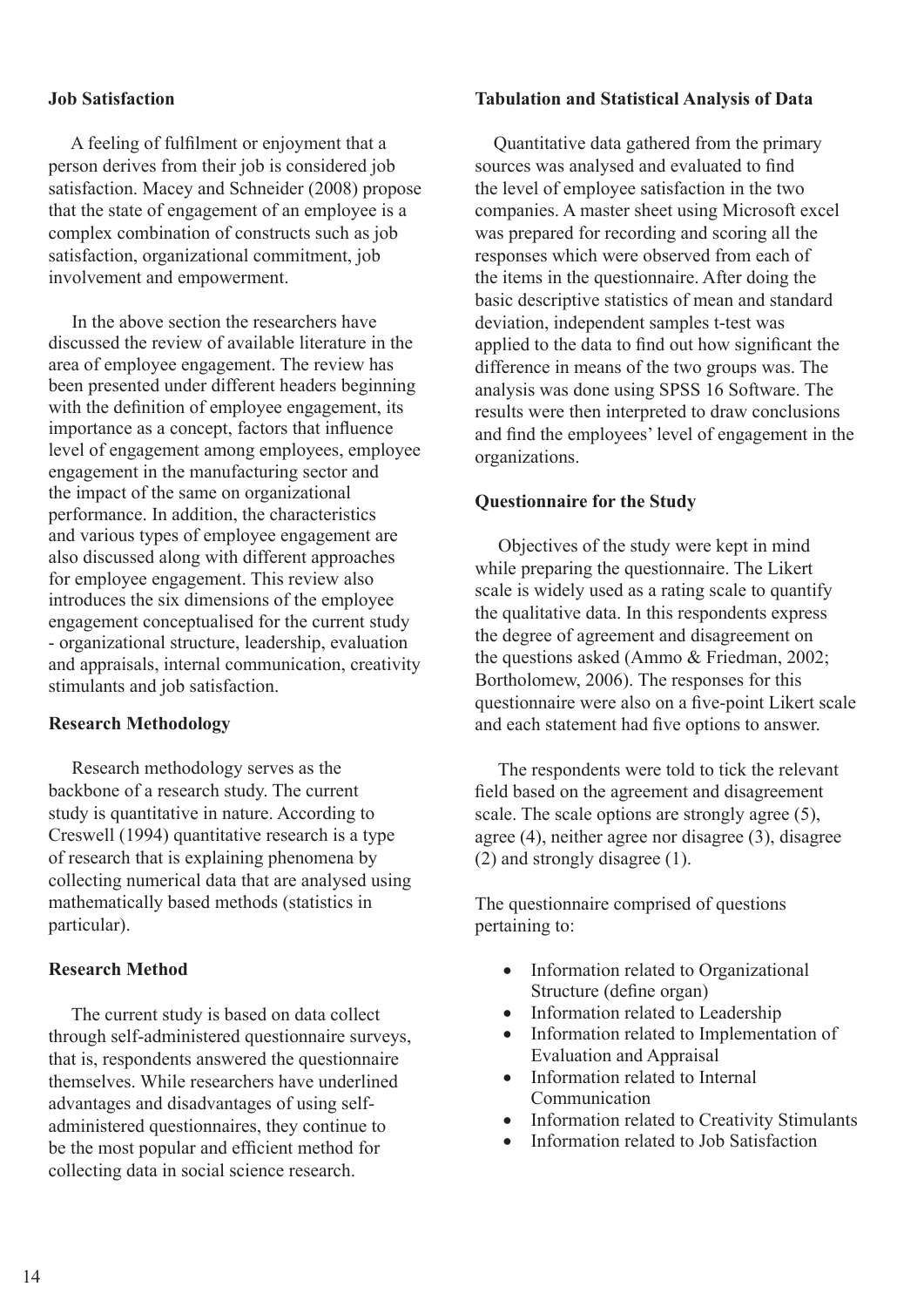### **Validity of Research Instrument**

 Validity is defined as whether or not the test measures what it claims to measure (Sekaran, 2006). Face validity is considered as basic and very minimum index of content validity (Sekaran, 2006). For the present study Face validity and Content validity have been conducted in order to test validity of the questionnaire. **Pilot Testing (Face Validity)**

 Conducting a pilot test before the actual research study helps ensure the instrument used for the study is valid and reliable. After the completion of the questionnaire a small sample of 12 respondents was used to conduct the pilot test and check the accuracy of the questionnaire. Positive results from the pilot test reassured the researchers to continue the study with the same questionnaire.

### **Content Validity**

 After the pilot test, the same instrument was shared with management experts and human resource practitioners for their expert views. Experts suggested elimination of a few questions either because they were repetitive or irrelevant to the present study. Many questions were reframed for ease of understanding. Content validity ensures that the measure includes an adequate and representative set of items that tap the concept (Sekaran, 2006).

### **Reliability**

 Reliability is the ability of an instrument to generate the same results consistently (Tavakol & Dennick, 2011) and is very important in any good research. The most common measure to identify the internal consistency and reliability of a survey is Cronbach's alpha (Morgan & Griego, 1998). The use of a reliability test is only possible if the results are gathered from multiple Likert questions (Burns & Burns, 2008). The Cronbach's alpha value must be equal to/greater than 0.7 (i.e. 70 percent) to run all the other tests to measure other relationships and impacts of the variables.

| RELIABILITY STATISTICS     |                 |  |  |  |  |
|----------------------------|-----------------|--|--|--|--|
| CRONBACH'S<br><b>ALPHA</b> | NUMBER OF ITEMS |  |  |  |  |
| 0.7                        | 51              |  |  |  |  |

Table 1. Showing the results of reliability test The Cronbach's alpha value for data of the current study was 0.7, a value that makes this instrument reliable. It means that the results of the questionnaire are satisfactory and reliable.

### **The Sample**

 The sample for the current study included 60 males (30 each from both organizations – Penam and Shree Nath Life Science) who completed the given questionnaires.

### COMPANY 1 (Penam)

|          | Number Of Respondents | Age | Work             |              |
|----------|-----------------------|-----|------------------|--------------|
| $N = 30$ |                       |     | Range            | Experience   |
| Male     | Female                |     | 30 - 60<br>Years | 4 - 30 Years |
| 30       |                       |     |                  |              |

Table 2. Showing the sample details of Penam

### COMPANY 2 (SNLS)

| Number Of Respondents | Age<br>Range | Work               |          |
|-----------------------|--------------|--------------------|----------|
| $N = 30$              |              | Experience         |          |
| Male                  | Female       | $27 - 69$<br>Years | $3 - 39$ |
| 30                    |              |                    | Years    |

Table 3. Showing the sample size of SNLS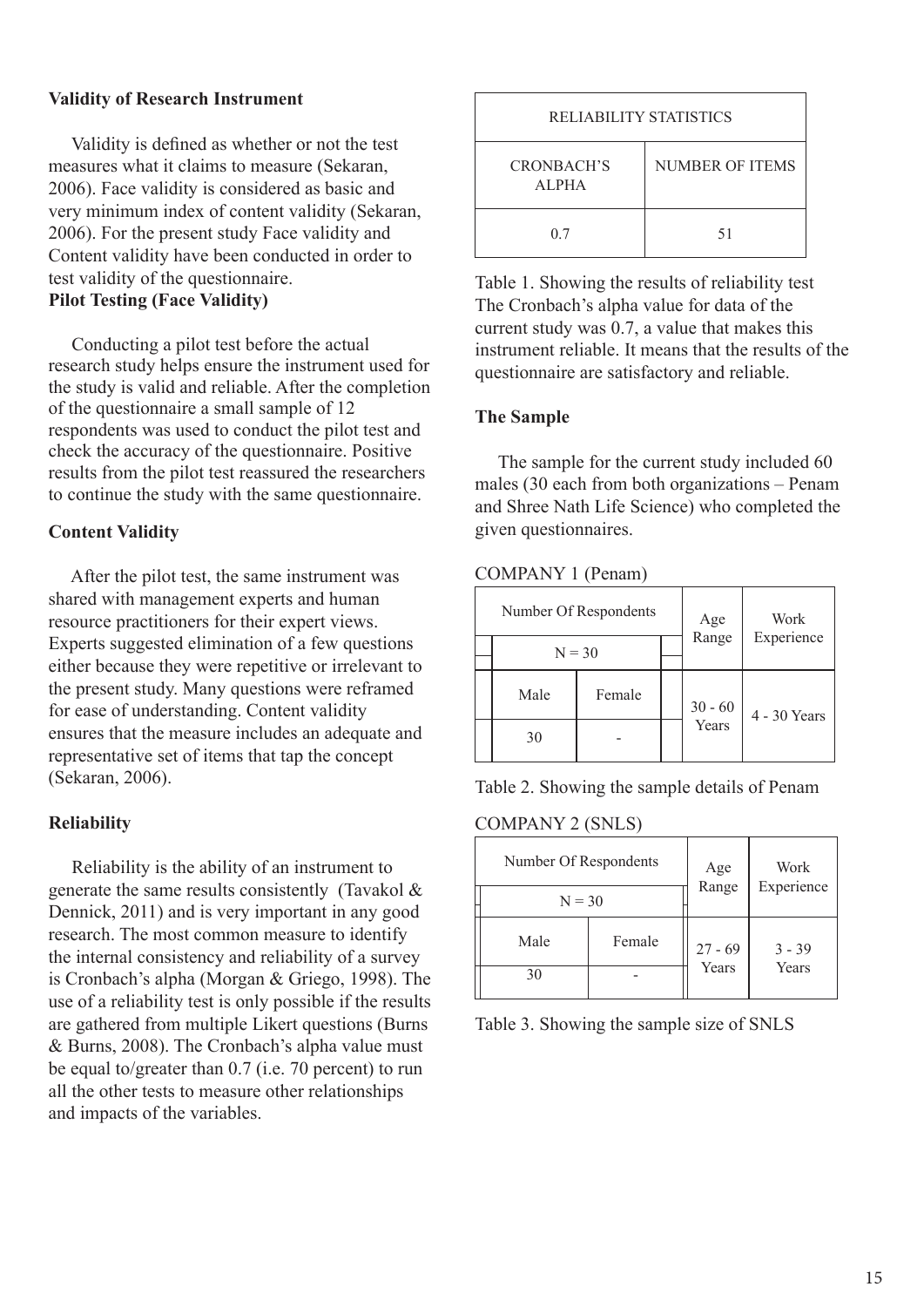### **Limiatations to Methodology**

 There are several limitations in the quantitative research methodology. The most important being the inability of the researchers to control the environment in which the respondents answer the questions. These responses are valid for only sometime as they change with the time frame. A structured questionnaire with close-ended questions is the part of the quantitative research method where the results cannot always represent the actual scenario and which may not be among he options given in the questionnaire.

### **Ethical Considerations**

 The current study has been carried out after careful consideration of the ethics involved in using primary and secondary sources of data. Before conducting the primary research, ethical approval was obtained from the university to contact the respondents of the current study. Confidentiality of the responses was assured and ensured at all times. Furthermore, the use of secondary sources for forming different parts of the dissertation report has been made after considering the ethical concerns regarding copyright and plagiarism. The purpose of the current study is clearly stated to be noncommercial and its findings should not be referred to or form the basis for any business decision.

### **Results and Discussion**

The collected data was analysed using SPSS. After the descriptive statistics, t-test was applied.

This section presents the results for the six dimensions of employee engagement.

### **Organizational Structure** (OS) – **Penam**

Figure 1 demonstrates that 45.45% of employees disagree with the statements on OS in the questionnaire and 29.7% of employees agree. This shows that majority of the employees are not satisfied with their organizational structure.

### **Organizational Structure**



*Figure 1.* Employees' perception of organization structure of Penam.

### **SNLS**

Figure 2 shows that 40.6% of the employees disagree with the statements on organizational structure in the questionnaire and 33.33% of employees agree. This shows that the majority of these employees are also not satisfied with their organizational structure.

### **Organizational Structure**



*Figure 2.* Employees' perception of organization structure of SNLS.

|                           |  |  | Std. De-Std. Er-                |
|---------------------------|--|--|---------------------------------|
|                           |  |  | Company N Mean viation ror Mean |
| Organization<br>structure |  |  | 30 2.7788 0.31007 0.05661       |
|                           |  |  | $2.7939$ $0.38416$ $0.07014$    |

Table 4. Descriptive statistics – employees' perception - organizational structure.

As seen in Table 4 the mean values of OS show that the employees of company 2 (SNLS) are happier with their organizational structure.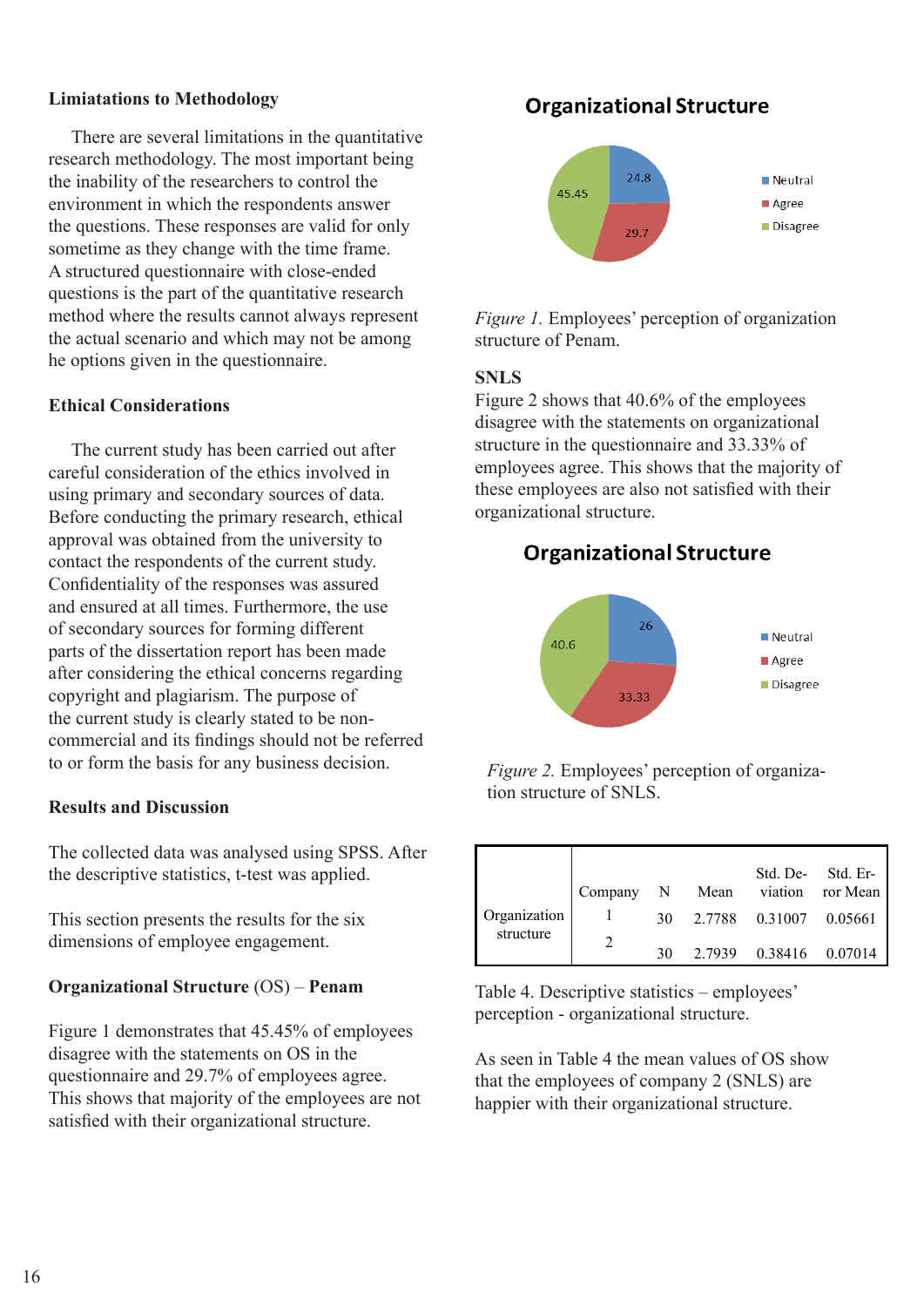### **Hypothesis Testing**

 $H_{\text{O1}}$  - There is no significant difference in the employees' perception of organizational structure between M/s. Penam Laboratories and M/s. Shree Nath Life Sciences Pvt. Ltd.

| <b>Independent Samples Test</b> |                                 |       |    |       |  |
|---------------------------------|---------------------------------|-------|----|-------|--|
|                                 | T test for equality of<br>means |       |    |       |  |
| Organization<br>Structure       |                                 | t     |    | p     |  |
|                                 |                                 | 0.168 | 58 | 0.867 |  |

Table 5. t-test table for  $H_{01}$ .

As seen in Table 5, the difference in means measured by t statistic is 0.168 with p value of 0.867. Since p value is more than 0.05, there is no significant difference in the means of the two companies on their perception of organization structure at 95% confidence interval. Therefore null hypothesis  $H_{01}$  is not rejected.

### **Leadership**

### Company 1

Figure 3 reveals that 62.7% of employees disagree with the statements on leadership while 18.7% of them agree.

This depicts that majority of the employees are dissatisfied with the leadership style followed in the organization.



### **LEADERSHIP**

### Company 2

Figure 4 demonstrates that 38% of employees agree with the statements on leadership while 28% of employees disagree. This shows that a majority of the employees are satisfied with the leadership style followed in the organization.

|            | Company | N  | Mean   | Std.<br>Deviation Mean | Std. Error |
|------------|---------|----|--------|------------------------|------------|
| Leadership |         | 30 | 2.3400 | .59225                 | .10813     |
|            |         | 30 | 3.1000 | .53240                 | .09720     |

Table 6. Descriptive statistics for employees' perception on leadership of companies.

As seen in Table 6 the mean value of leadership shows that the employees of company 2 (SNLS) are happier with their leadership. Results indicate that leadership decisions are perceived to be taken for the benefit of the company and its employees in SNLS. In addition, leaders at SNLS seem to consult their employees before taking decisions that directly or indirectly affect the employees.

### **Hypotheses Testing**

 $H_{02}$ - There is no significant difference in the employees' perception of leadership between M/s. Penam Laboratories and M/s. Shree Nath Life Sciences Pvt. Ltd.

| <b>Independent Samples Test</b> |                              |    |       |  |  |
|---------------------------------|------------------------------|----|-------|--|--|
|                                 | T test for equality of means |    |       |  |  |
| Leadership                      |                              | Df | р     |  |  |
|                                 | 5.227                        | 58 | 0.000 |  |  |

Table 7. T test table for HO<sub>2</sub>

As seen in Table 7, the difference in means measured by t statistic is 5.227 with p value of 0.000. Since p value is lesser than 0.05, there is a significant difference in the means of the two companies on their perception of leadership at 95%

*Figure 3.* Employees' perception on leadership of Penam.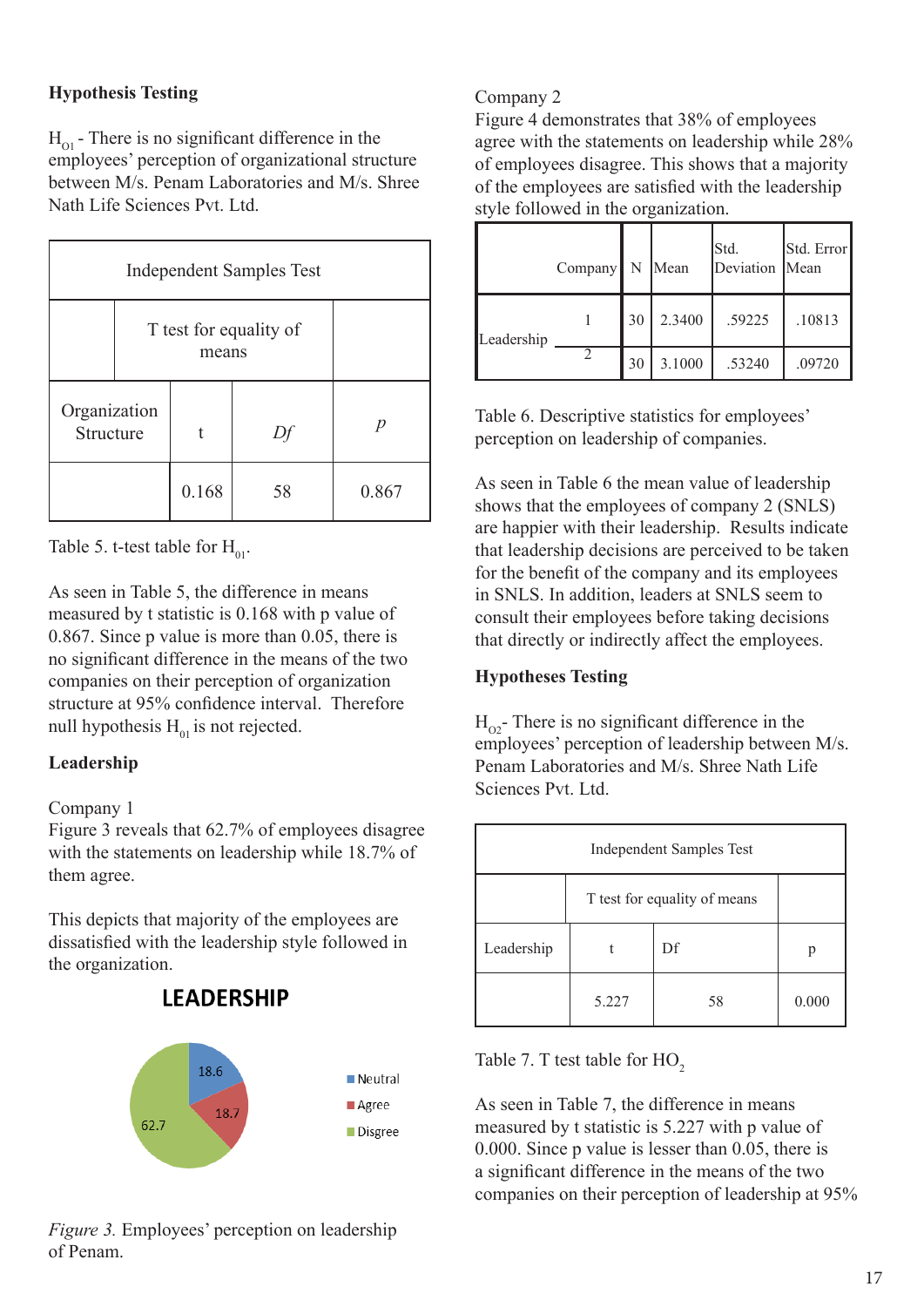

*Figure 4.* Employees' perception on leadership of SNLS.

confidence interval. Therefore null hypothesis  $H_{02}$ is rejected.

Leaders inspire and motivate employees through their leadership and these processes can influence the experience of engagement just as they can enhance performance. The transformational leadership framework helps in understanding this. The concept of transformational leadership was developed by Bass and Avolio (1994, 2000). The right leadership can encourage high-quality decision-making and innovation and therefore plays a key role in the success of an organization.

### **Implementation of Evaluation and Appraisals**

### Company 1

Figure 5 illustrates that 64.7% employees disagree with the statements on evaluation and appraisals while 14% of employees agree with them. This shows that majority of employees are dissatisfied with the company's evaluation and appraisal process.

# **EVALUATION & APPRAISALS**



*Figure 5.* Employees' perception on evaluation and appraisals of Penam.

### Company 2

Figure 6 demonstrates that 45.4% of employees agree with the statements on evaluation and appraisals and 27.3% of employees disagree. This shows that the majority of employees are satisfied with the company's evaluation and appraisal policy.





*Figure 6.* Employees' perception on evaluation and appraisals of SNLS.

|           | Company | N  | Mean   | Std.<br>Deviation | Std. Error<br>Mean |
|-----------|---------|----|--------|-------------------|--------------------|
| Appraisal |         | 30 | 2.2133 | 0.62793           | 0.11464            |
|           | 2       | 30 | .2533  | 0.601             | 0.10973            |
|           |         |    |        |                   |                    |

Table 8. Descriptive statistics for employees' perception of evaluation and appraisals of companies.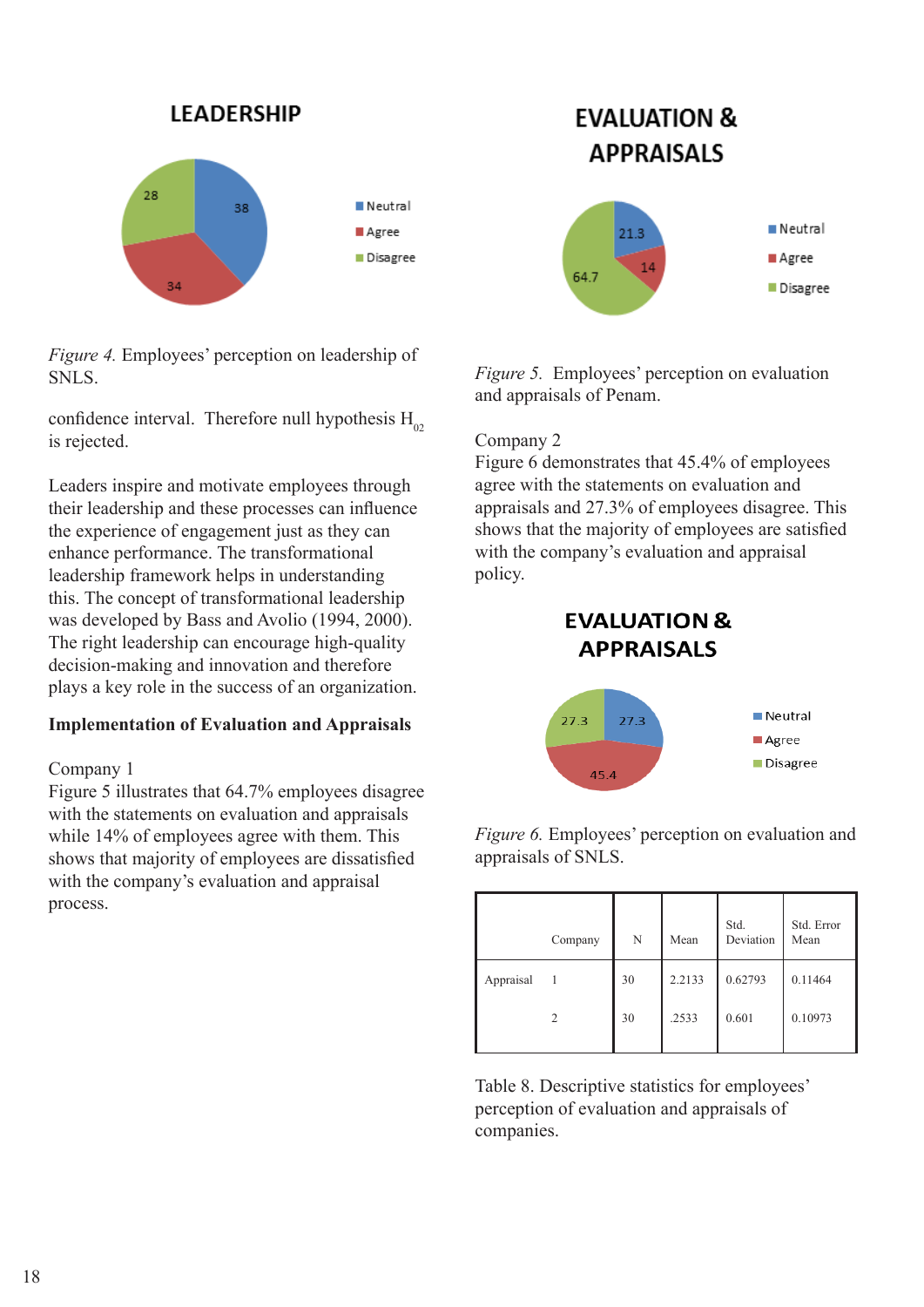As seen in Table 8, the mean value of evaluation and appraisal shows that the employees of company 2 (SNLS) are happier with their organization's appraisal and evaluation process.

### **Hypothesis Testing**

 $H_{\alpha3}$ - There is no significant difference in the employees' perception of evaluation and appraisals between M/s. Penam Laboratories and M/s. Shree Nath Life Sciences Pvt. Ltd.

| <b>Independent Samples Test</b> |  |       |    |       |  |  |
|---------------------------------|--|-------|----|-------|--|--|
| T test for equality of means    |  |       |    |       |  |  |
| Appraisals                      |  |       | Df |       |  |  |
|                                 |  | 6.554 | 58 | 0.000 |  |  |

Table 9. T test table for  $H_{03}$ 

As seen in Table 9, the difference in means measured by t statistic is 6.554 with p value of 0.000. Since p value is lesser than 0.05, there is a significant difference in the means of the two companies on their perception of evaluation and appraisal process in their organizations at 95% confidence interval. Therefore null hypothesis  $H_{\infty}$ is rejected.

 According to Roe (1999), performance can either be referred to as a process or an outcome. The process of performance appraisal focuses on particular actions or behaviours that individuals undertake to achieve performance in work situations. Results indicate that in SNLS, the involvement of the senior management in the appraisals motivates the employees to put in their best efforts.

### **Internal Communication**

### Company 1

Figure 7 shows that 63.7% of employees agree with the statements asked on interna communication and 16.3% of employees disagree

with them. This depicts that a majority of the employees are satisfied with the established internal communication channels.

## **INTERNAL COMMUNICATION**



*Figure 7.* Employees' perception of internal communication of Penam

### Company 2

Figure. 8 illustrates that 46.3% of employees agree with the statements on internal communication while 25.7% of employees disagree. This depicts that the majority of the employees are satisfied with the established internal communication channels.

# **INTERNAL COMMUNICATION**



*Figure 8.* Employees' perception of internal communication of SNLS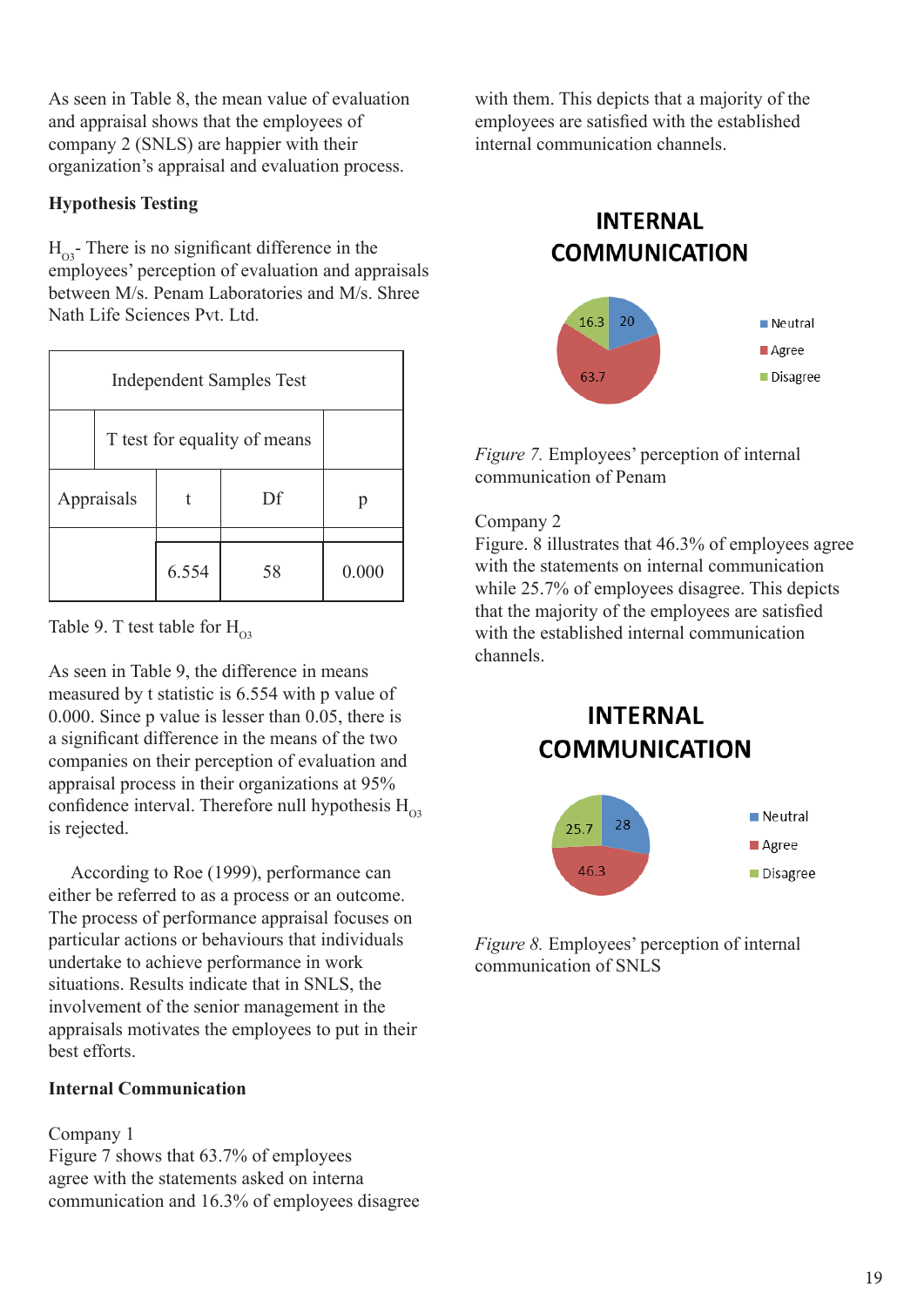|                                | Company | N        | Mean             | Std.<br>Deviation | Std.<br>Error<br>Mean |
|--------------------------------|---------|----------|------------------|-------------------|-----------------------|
| Internal<br>communi-<br>cation |         | 30<br>30 | 3.8033<br>3.3067 | 0.6403<br>0.45783 | 0.1169<br>0.08359     |

Table 10. Descriptive statistics for employees' perception of internal communication

As seen in Table 10, the mean value of internal communication shows that the employees of Penam are happier than SNLS in this aspect.

### **Hypothesis Testing**

 $H_{\alpha}$ - There is no significant difference in the employees' perception of internal communication between M/s. Penam Laboratories and M/s. Shree Nath Life Sciences Pvt. Ltd.

| Independent Samples Test     |  |       |                           |         |  |
|------------------------------|--|-------|---------------------------|---------|--|
| T test for equality of means |  |       |                           |         |  |
| Internal<br>communication    |  | t     | DF (Degree<br>of Freedom) | p Value |  |
|                              |  | 3.456 | 58                        | 0.001   |  |

Table 11. T test table  $H_{\alpha}$ .

As seen in Table 11, the difference in means measured by t statistic is 3.456 with p value of 0.001. Since p value is lesser than 0.05, there is a significant difference in the means of the two companies on their perception of internal communication process in their organizations at 95% confidence interval. Therefore null hypothesis  $H_{\alpha4}$  is rejected.

Internal communication and employee engagement have separate academic and professional heritages. Internal communication is conceptualized as part of corporate communication (Welch & Jackson, 2007). Internal communication is a very important element for employee engagement and is essential

for the success of an organization. Results indicate that while SNLS follows strictly vertical communication, which the employees are not very happy with, Penam integrated both horizontal and vertical modes depending on the needs. This is appreciated by their employees.

### **Creativity Stimulants**

### Company 1

Figure 9 demonstrates that 68% of employees disagree with the statements on creativity stimulants and 16.7% agree with them. This shows that a majority of employees are not satisfied with the creativity stimulants provided in the organization.

### **CREATIVITY STIMULANTS**



*Figure 9.* Employees' perception of creativity stimulants of Penam.

### Company 2

Figure 10 shows that 48.7% of employees agree with the statements on creativity stimulants while 24% disagree. This shows that majority of employees are satisfied with the creativity stimulants provided in the organization.

# **CREATIVITY STIMULANTS**



*Figure 10.* Employees' perception of creative stimulants of SNLS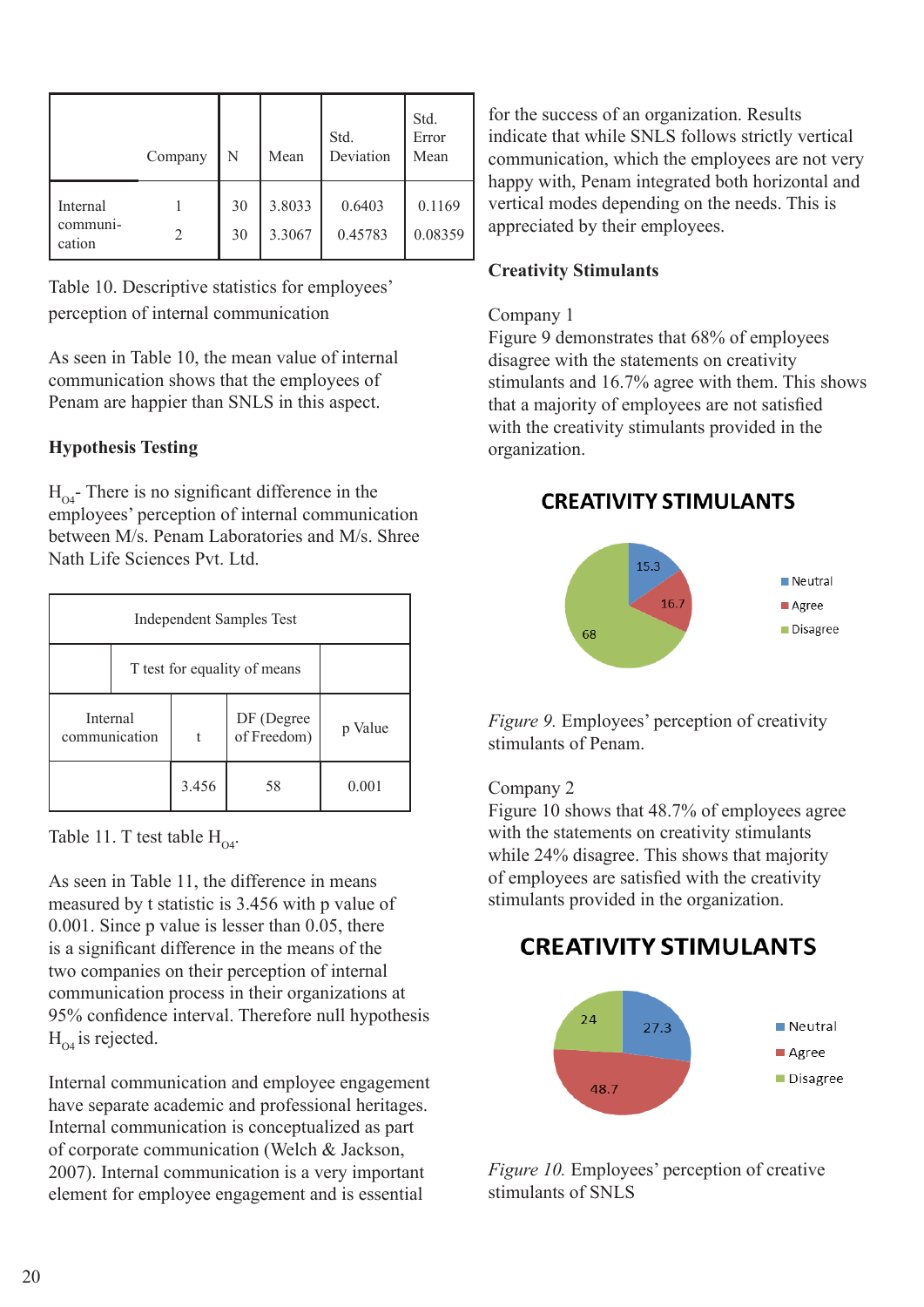|            | Company | N        | Mean             | Std.<br>Deviation | Std.<br>Error<br>Mean |
|------------|---------|----------|------------------|-------------------|-----------------------|
| Creativity |         | 30<br>30 | 2.1067<br>3.3333 | 0.5003<br>0.57135 | 0.09134<br>0.10431    |

Table 12. Descriptive statistics for employees' perception of creativity stimulants of companies.

As seen in Table 12, the mean value of creativity stimulants shows that the employees of SNLS are happier than Penam in this aspect.

### **Hypothesis Testing**

 $H_{05}$ - There is no significant difference in the employees' perception of creativity stimulants between M/s. Penam Laboratories and M/s. Shree Nath Life Sciences Pvt. Ltd.

| <b>Independent Samples Test</b> |                              |       |    |       |  |  |  |  |
|---------------------------------|------------------------------|-------|----|-------|--|--|--|--|
|                                 | T test for equality of means |       |    |       |  |  |  |  |
| Creativity<br>Stimulants        |                              |       |    |       |  |  |  |  |
|                                 |                              | 8.847 | 58 | 0.000 |  |  |  |  |

Table 13. T test table for  $H_{\alpha}$ 

As seen in Table 13, the difference in means measured by t statistic is 8.847 with p value of 0.000. Since p value is lesser than 0.05, there is a significant difference in the means of the two companies on their perception of the creativity stimulants process in their organizations at 95% confidence interval. Therefore null hypothesis  $H_{\text{OS}}$ is rejected.

 Creative people are often motivated more by scientific achievement and continuity of employment than by financial reward (Fujiwara, Dolan & Lawton, 2015). Nowadays being creative and thinking out of the box is the new mantra for the success of the business. Results of this study indicate that employees of Penam feel that their

skills are not fully utilised and that their work is not adding value to the organization. This tends to demotivate employees. On the other hand, SNLS encourages them to come up with ideas and involves everyone, therefore, engaging the employees more positively.

### **Job Satisfaction**

### Company 1

Figure 11 illustrates that 43.3% of employees disagree with the statements on job satisfaction and 34.9% of employees agree with them. This reveals that majority of the employees are not satisfied with their jobs.

**JOB SATISFACTION** 



*Figure 11*. Employees' pereception of job satistaction of Penam

### Company 2

Figure 12 demonstrates that 44.4% of employees agree with the statements on job satisfaction while 21.3% of employees disagree. This depicts that the majority of the employees are satisfied with their jobs.

### **JOB SATISFACTION**



*Figure 12.* Employees' perception of job satisfaction of SNLS.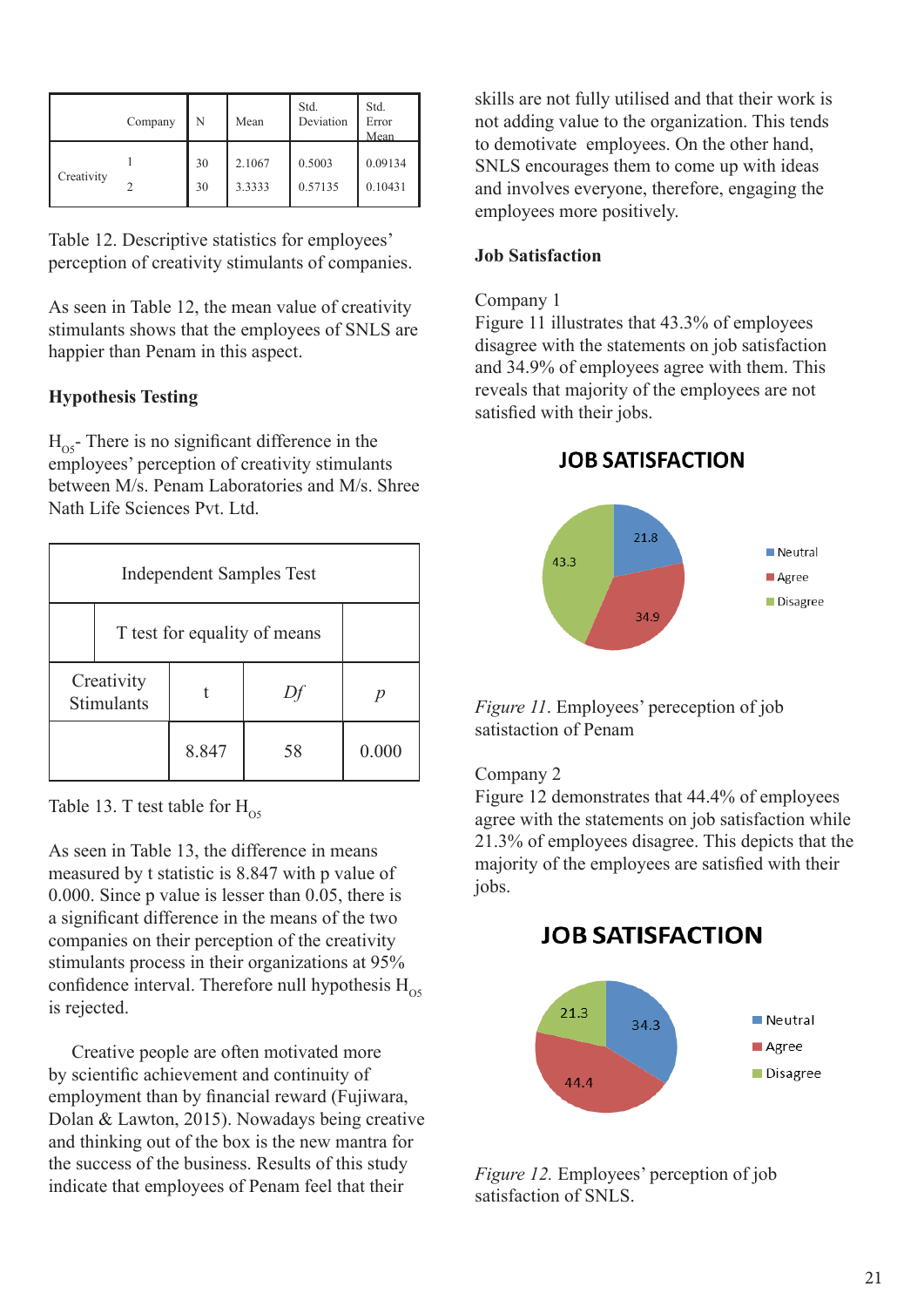|              | Company | N  | Mean   | Std.<br>Deviation | Std.<br>Error<br>Mean |
|--------------|---------|----|--------|-------------------|-----------------------|
| Job          |         | 30 | 2.8956 | 0.40369           | 0.0737                |
| Satisfaction |         | 30 | 3.2267 | 0.23916           | 0.04366               |

Table 14. Descriptive statistics for employees' perception on job satisfaction of companies.

As seen in Table 14, the mean value of job satisfaction shows that the employees of SNLS are happier than Penam in this aspect.

### **Hypothesis Testing**

 $H_{06}$ - There is no significant difference in the employees' perception of job satisfaction between M/s. Penam Laboratories and M/s. Shree Nath Life Sciences Pvt. Ltd.

| <b>Independent Samples Test</b> |                              |       |                              |         |  |  |  |  |
|---------------------------------|------------------------------|-------|------------------------------|---------|--|--|--|--|
|                                 | T test for equality of means |       |                              |         |  |  |  |  |
| <b>Job Satisfaction</b>         |                              | t     | DF<br>(Degree of<br>Freedom) | p Value |  |  |  |  |
|                                 |                              | 3.865 | 58                           | 0.000   |  |  |  |  |

Table 15. t-test table for  $H_{06}$ 

As seen in Table 15, the difference in means measured by t statistic is 3.865 with p value of 0.000. Since p value is lesser than 0.05, there is a significant difference in the means of the two companies on their perception of job satisfaction in their organizations at 95% confidence interval. Therefore null hypothesis  $H_{\alpha6}$  is rejected.

 This section has outlined the results of the study on the six dimensions of employee engagement considered here. According to the data analysis, SNLS has better employee engagement practices compared to Penam.

However, both organizations need to work towards improving their practices so that their employee turnover ratio can be reduced.

### **Recommendations, Learning and Conclusion**

From the above results and analysis the researchers have come to the conclusion that employees of SNLS seem to be more satisfied on the various parameters than employees of Penam.

### **Organizational Structure**

 In this aspect there is no significant difference between the means of two companies so both the companies are on the same track. But there is need for improvement in both the companies as a majority of their employees are dissatisfied with the organizational structure.

### **Leadership**

 In this aspect, employees of Penam are dissatisfied. Employees are unhappy due to the fact that the decisions are taken by the leaders without consulting the employees. To overcome this management could take following steps:

 Leaders can conduct a session with employees to make them feel important. These types of sessions will motivate the employees. Once they are motivated they can provide feedback for the betterment of the organization. And this will help the organization to improve the satisfaction level of their employees.

### **Implementation of Evaluation and Appraisal**

 In this aspect also the Penam employees are dissatisfied with the evaluation and appraisal system in the company. According to the results maximum employees say that the appraisal and evaluation system of the company is biased. A professional system of appraisal is not in place where feedback is given to employees on a regular basis. In order to keep the employees satisfied management could implement the following:

They could review their appraisal system after in-depth discussions with employees. Appraisal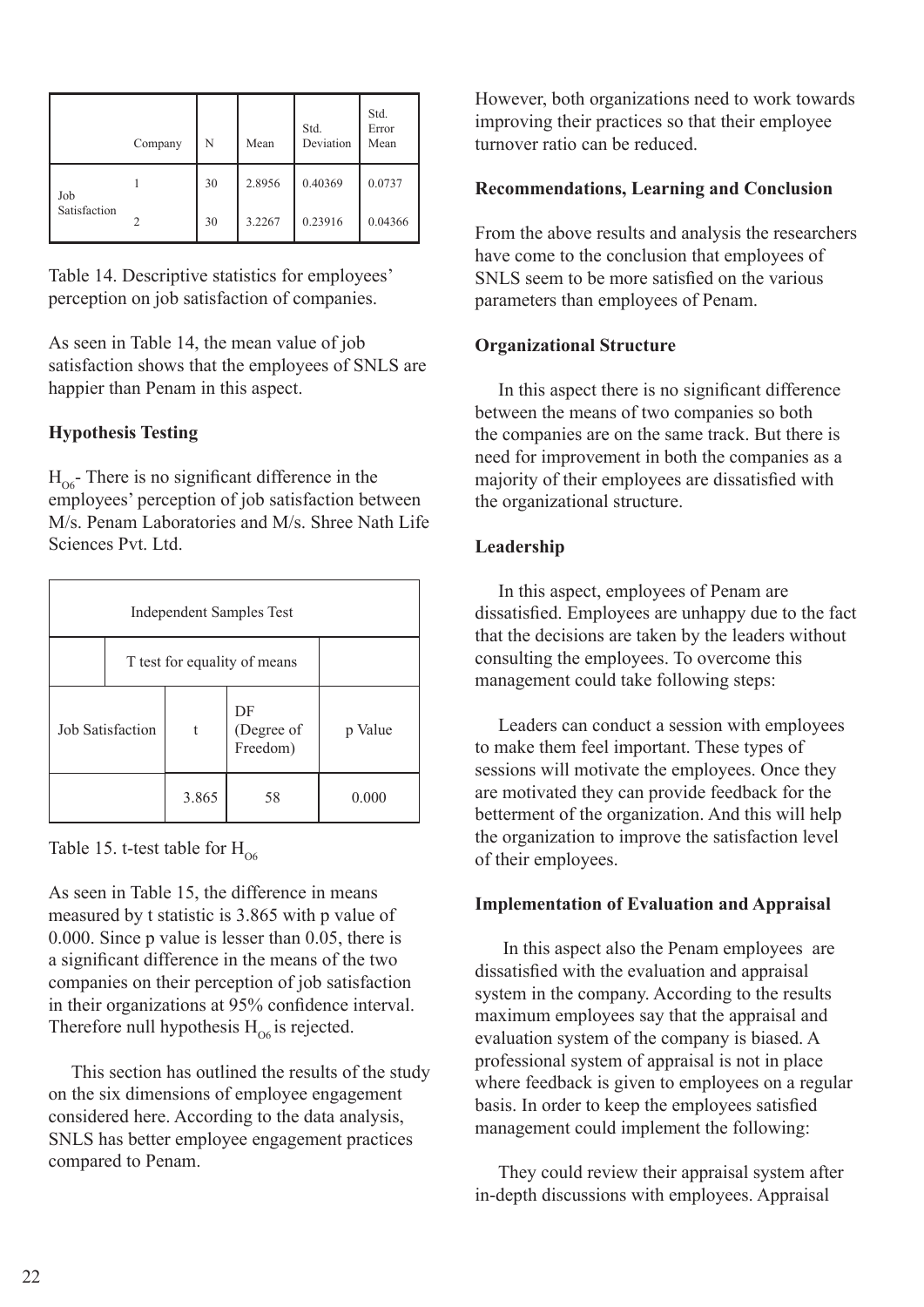policies must be unbiased so that all the employees are treated equally. Proper feedback must be given to employees so that they can improve and work more efficiently.

### **Internal Communication**

 Employees of Penam are satisfied with the internal communication in the organization. The employees of SNLS are not satisfied with the internal communication in the organization. Currently the company is following a vertical type of communication, which is not appreciated by the employees so the company should follow both types of communication. This will help the management to keep their employees satisfied and happy.

### **Creativity Stimulants**

 Penam employees are not satisfied with the creativity stimulants at work. The skills and abilities of the employees are not fully utilized in the organization. To make the employees happy and satisfied Penam could take certain steps:

 They could interact with their employees on a regular basis so that the employees can talk to them without hesitation. This will help the employees to understand their roles in a better way. Assigning duties according to the education and skills of the employee will enhance satisfaction of the employees.

### **Job Satisfaction**

 Employees of SNLS are more satisfied with their jobs as compared to employees of Penam. The level of satisfaction is low because of the following reasons:

 According to them all the employees are not treated equally in the organization, the nature of the job was also not up to their qualification level and there are a lack of opportunities for the employees in the organization to grow and learn. Penam must, therefore, work on these problems to increase employee engagement and reduce employee turnover.

These issues can be resolved by taking following steps:

 Organizational policies must be unbiased so that all the employees are treated equally. Candidates must be offered jobs according to their qualification and skills so that they can do justice to their job. Management should invest in training and a development department for the employees so that employees get an opportunity to grow.

### **Conclusion**

 This study proposes that the turnover rate in the Indian pharmaceutical sector is high probably due to the internal faults and policies of the companies. The study highlights the key elements of employee engagement. When comparing the two companies, Penam and SNLS, the study revealed that for a majority of the elements SNLS performed better than Penam. But this does not mean that policies and the working style of the SNLS are the best because no establishment operates in perfect conditions and need for improvement is always there. This study also highlights the importance of employee engagement and how it is beneficial for the society, family and organization in which they are working.

 An improvement in voluntary employee turnover rate in any given industry will directly affect the growth of the country's manufacturing sector as a whole. This in turn, directly correlates to any country's progress and growth. A growing and prospering nation results in the growth and higher living standards for its citizens.

 In conclusion, the researchers can reiterate that for overall growth and successful operations of any company, in this case, the two pharmaceutical companies that constituted the sample, a workable balance is essential between organizational structures, its leadership hierarchy and application of authority, and regular performance evaluations and directly correlated appraisals. These factors need to work in tandem with articulate internal communication in the organization and regular creative stimulants for the employees. When a company successfully formulates and implements policies in accordance with these factors, it directly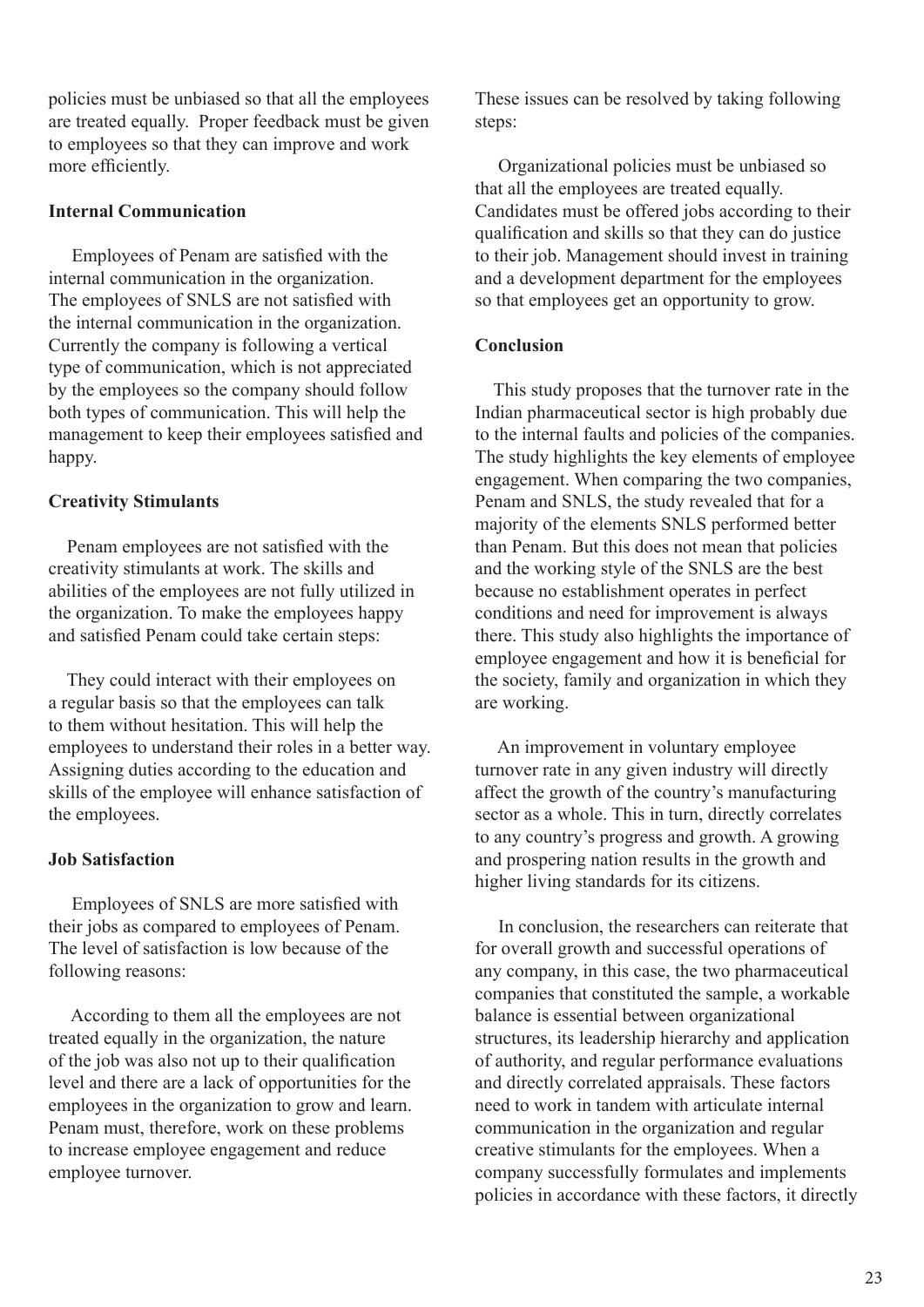results in job satisfaction, which can reduce the turnover rate. This will lead to better individual performance, improved organization performance, greater economic stability and stability in the industry. This will also lead to stability in personal spheres collectively for the human resources involved

### **The Authors**

### **Gargi Sandilya, Ph.D.** Counselor & Asst. Prof. OB|HR|Leadership & Negotiation IILM Undergraduate Business School 3, Lodhi Road, New Delhi – 110003.

gargi.sandilya@iilm.edu

### **Shubham Gupta**

BBA Student, SBS Swiss Business School at IILM Undergraduate Business School 3, Lodhi Road, New Delhi – 110003. shubham.gupta.sbs17@iilm.e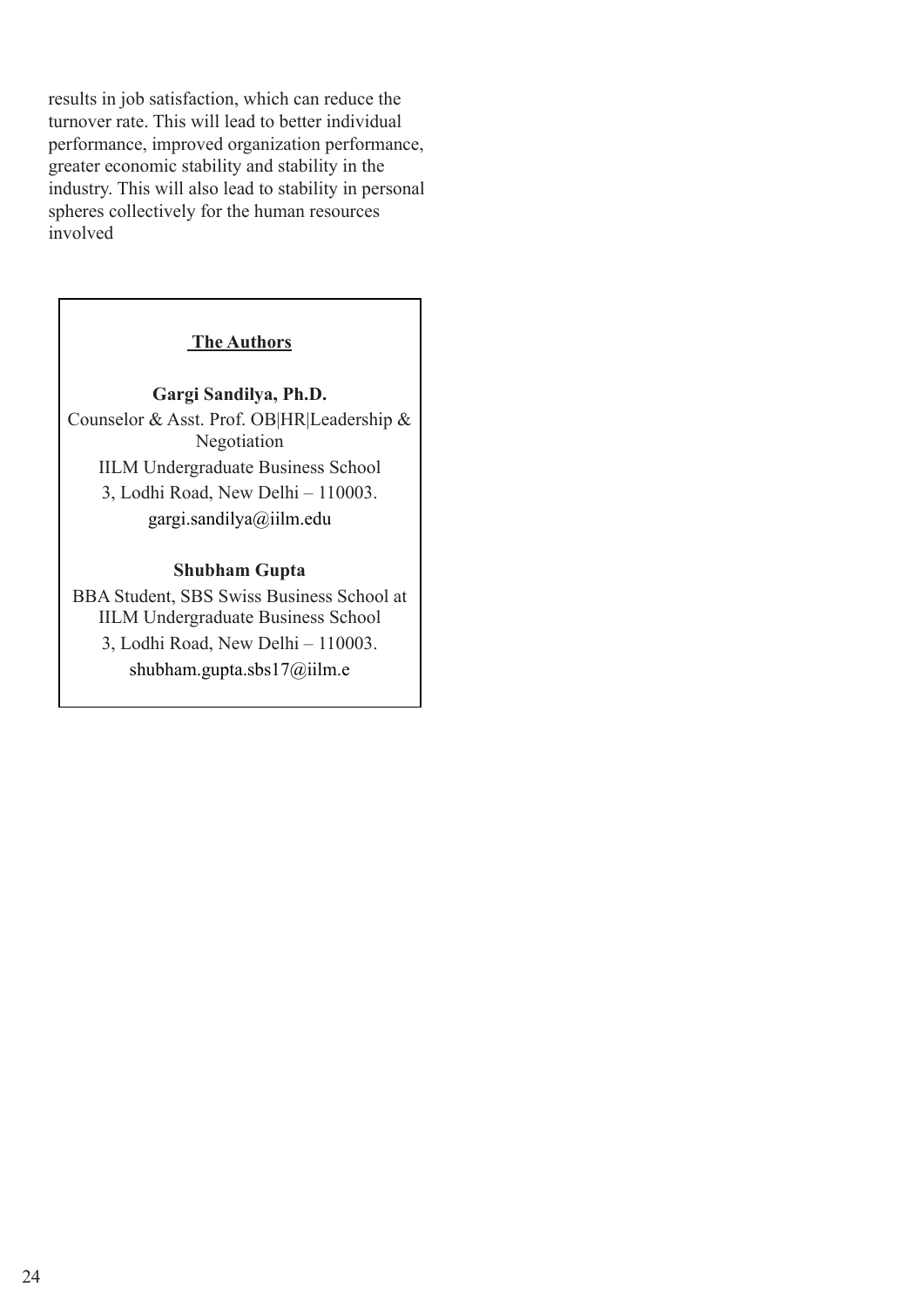### **References**

- Albrecht, S. L. (Ed.). (2010). *Handbook of employee engagement: Perspectives, issues, research and practice.* UK: Edward Elgar Publishing, Inc.
- Aon Hewitt. (2013). Trends in global employee engagement. Retrieved from http://www.aon.com/ attachments/human-capitalconsulting/2013\_ Trends\_in\_Global\_Employee\_Engagement Highlights.pdf
- Ammo, T. & Friedman, H. H. (2002). Overall evaluation rating scale: An assessment. *International Journal of Marketing Research*, *43*(3), 301-310.
- Ariani, D. W. (2013). The relationship between employee engagement, organizational citizenship behavior, and counterproductive work behavior. *International Journal of Business Administration*, *4*(2), 46-56. doi: 10.5430/ijba.v4n2p46
- Aswathappa, K. (2005). *Human and personnel management.* New Delhi: Tata McGraw-Hill.
- Bakkar, A. B. & Scheufeli, W. B. (2008). Positive organizational behavior: Engaged employee in flourishing organizations. *Journal of Organizational Behavior, 29,* 147-154. doi: 10.1002/ job.515
- Bass, B. M. & Avolio, B. J. (1994). *Improving organizational effectiveness through transformational leadership*. Thousand Oaks, CA: Sage.
- Bass, B. M. & Avolio, B. J. (2000). *MLQ Multifactor Leadership Questionnaire.* Redwood City, CA: Mind Garden.
- Bhatla, N. (2011). To study the employee engagement practices and its effects on employee performance with special reference to ICICI and HDFC bank in Lucknow*. International Journal of Scientific & Engineering Research, 2*(8), 1- 7.
- Biro, M. M. (2014, March 30). Employee engagement is a leadership commitment*.* Retrieved from http://www.forbes.com/sites/ meghanbiro/ 2014/03/30/employee-engagement-is-a-leadership-commitment/

 Bortholomew, D. J. (2006). *Measurement.*  Thousand Oaks, CA: Sage.

- Burns, R. P. & Burns, R. (2008). *Business research methods and statistics using SPSS.* Thousand Oaks, CA: Sage.
- Chandhok, A. & Bhavet. (2014)*.* Engagement and commitment: A study conducted in Delhi and NCR with special reference to telecom industry. *International Journal of Research in Commerce, IT & Management, 4*(07), 5-10.
- CIPD (2009). Retrieved from: https://www.upsidelearning.com/blog/index.php/2009/04/30/ cipd-learning-and-development-survey-2009/.
- Cook, S. (2008). *The essential guide to employee engagement better business performance.*  Great Britain: Kogan Page Limited.
- Creswell, J. W. (1994). *Research design: Qualitative & quantitative approaches.* Thousand Oaks, CA: Sage.
- Dicke, C., Holwerda, J. & Kontakos, A. M. (2007). *Employee engagement: What do we really know? What do we need to know to take action?* Paris: Centre for Advance Human Resource Studies.
- Equity Master (2016). Pharmaceuticals Sector Analysis Report (February 3, 2016). Retrieved from: https://www.equitymaster.com/research-it/sector-info/pharma/ Pharmaceuticals-Sector-Analysis-Report. asp?utm\_source=key-sector-quote&utm\_medium=website&utm\_campaign=sector-report&utm\_content=indian-pharma.
- Fujiwara, D., Dolan, P. & Lawton, R. (2015). Creative occupations and subjective wellbeing. (Working paper) London: Nesta. Retrieved from: http://www.nesta.org. uk/publications/ creative-occupations-and-subjective-wellbeing
- Garber, P. R. (2007). *50 activities for employee engagement.* Amherst, MA: HRD Press, Inc.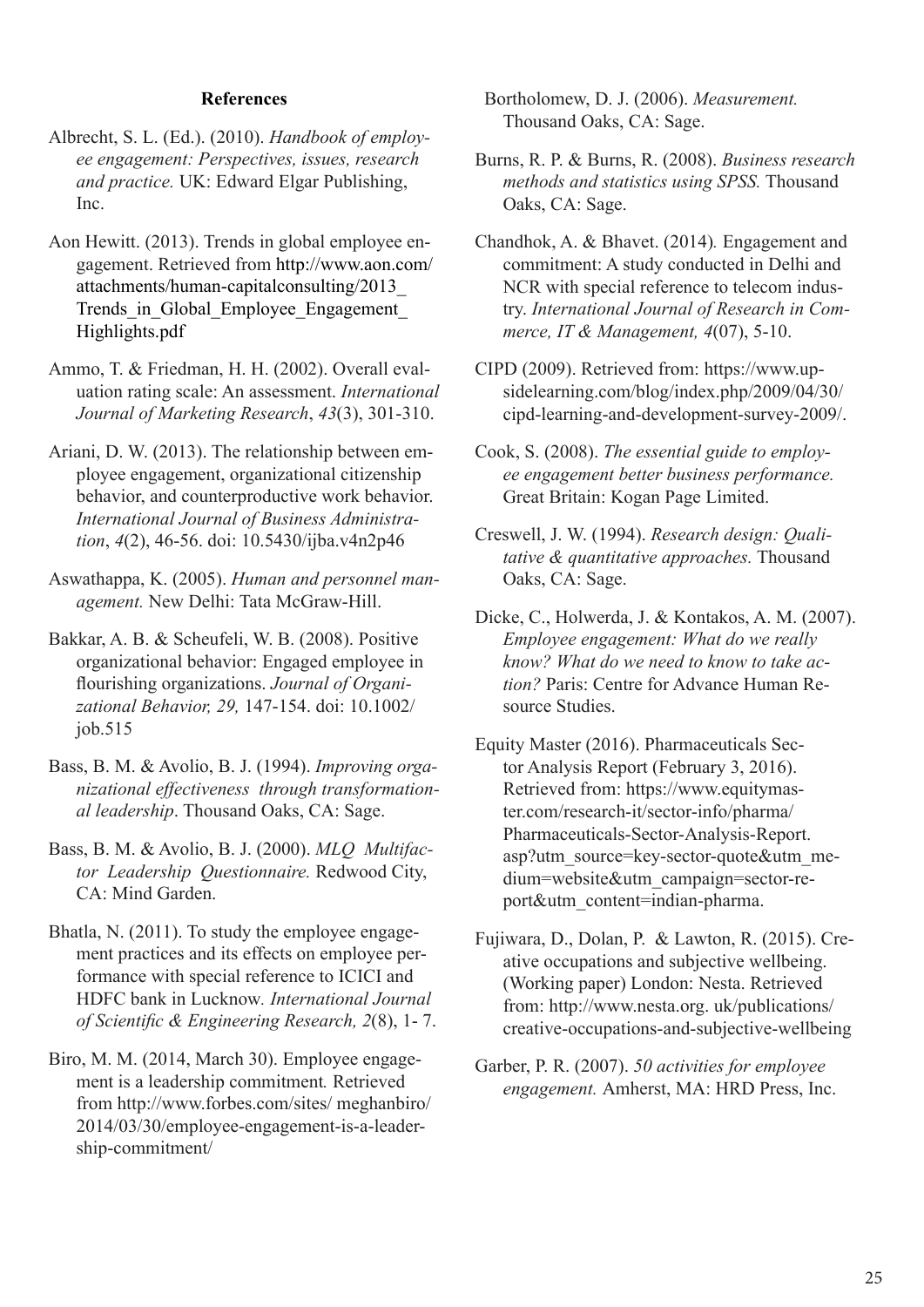Gupta, V. & Kumar, S. (2012). Impact of performance appraisal justice on employee engagement: a study of Indian professionals. *Employee Relations, 35*(1),61-78, https://doi. org/10.1108/01425451311279410

Haid, M. & Sims, J. (2008). Employee engagement maximizing organizational performance. *(#6100-5US)* Retrieved from http://www. Right management. it/it/thought-leadership/research/ employee-engagement---maximizing-organizational-performance.pdf

Heaney, L. (2010). *Surviving the cut employee engagement: A case study.* (Graduation dissertation, National College of Ireland). Retrieved from http://trap.ncirl.ie/545/1/loretta\_heaney. pdf

Indian Brand Equity Foundation (January 2017). Indian Pharmaceutical Industry. Retrieved from: https://www.ibef.org/industry/pharmaceutical-india/showcase.

Kahn, W. A. (1990). Psychological conditions of personal engagement and disengagement at work. *Academy of Management Journal, 33*(4), 692-724. doi: 10.2307/256287

Kang, H. J. (2014). *A model of hospitality employee engagement*. (Doctoral dissertation, University of Nevada). Retrieved from http:// digitalscholarship.unlv.edu/

Khan, N. (2013). *Human resource policies and practices in hospitality industry in India: A case study of selected hotels.* (Doctoral dissertation, Aligarh Muslim University).

Konrad, A. M. (2006). Engaging employees through high-involvement work practices. *Ivey Business Journal.* March/April 2006.

Krishnaveni, R. & Ram Kumar, N. (2006). Impact of developmental climate on individual's behavior in the organization. *South Asian Journal of Management, 13* (1),46-60.

Kular, S., Gatenby, M., Rees, C., Soane, E. & Truss, K. (2008). Employee engagement: A literature review. *Working paper series* (19). Kingston University. Retrieved from http:// eprints.kingston.ac.uk/4192/1/19wempen.pdf Kumar, D. P. & Swetha, G. (2011). A prognostic examination of employee engagement from its historical roots. *International Journal of Trade, Economics and Finance, 2*(3), 232-241.

Larkin, E. (2009, October 30). *T*he challenge of employee engagement. Retrieved from http:// www.hospitalitynet.org/news/4044076.html

Macey, W.H. & Schneider, B. (2008). The meaning of employee engagement. *Industrial and Organizational Psychology, 1*(1), 3–30.

Mani, V. (2011). Analysis of employee engagement and its predictors. *International Journal of Human Resource Studies***,** *1*(2), 15-26. doi:10.5296/ijhrs.v1i2.955

Morgan, G.A. & Griego, O.V. (1998). *Easy use and interpretation of SPSS for Windows.* London: Lawrence Erlbaum Associates.

Parker, S.K., Wall, T.D. & Cordery, J.L. (2001). Future work design research and practice: Towards an elaborated model of work design. *Journal of Occupational and Organizational Psychology, 74*, 413–40.

Phelps, M. & Brossoit, K. (2007). Key drivers of employee engagement in today's manufacturing organizations. Retrieved from: http:// www.industryweek.com/companies-amp-executives/key-drivers-employee-engagement-todays-manufacturing-organizations

Rashid, H. A., Asad, A. & Ashraf, M. M. (2011). Factors persuading employee engagement and linkage of EE to personal & organizational performance. *Interdisciplinary Journal of Contemporary Research in Business*, *3*(5), 98-108.

Reilly, R. (2014, January 7). Five ways to improve employee engagement now. Retrieved from http://www.gallup.com/businessjournal/166667/five-waysimprove-employee-engagement.aspx

Robinson, D., Perryman, S. & Hayday, S. (2004). *The drivers of employee engagement* (408). Brighton, UK: Institute for Employment Studies. Retrieved from http://www.wellbeing4business.co.uk/docs/Article%20-%20 Engagement%20research.pdf